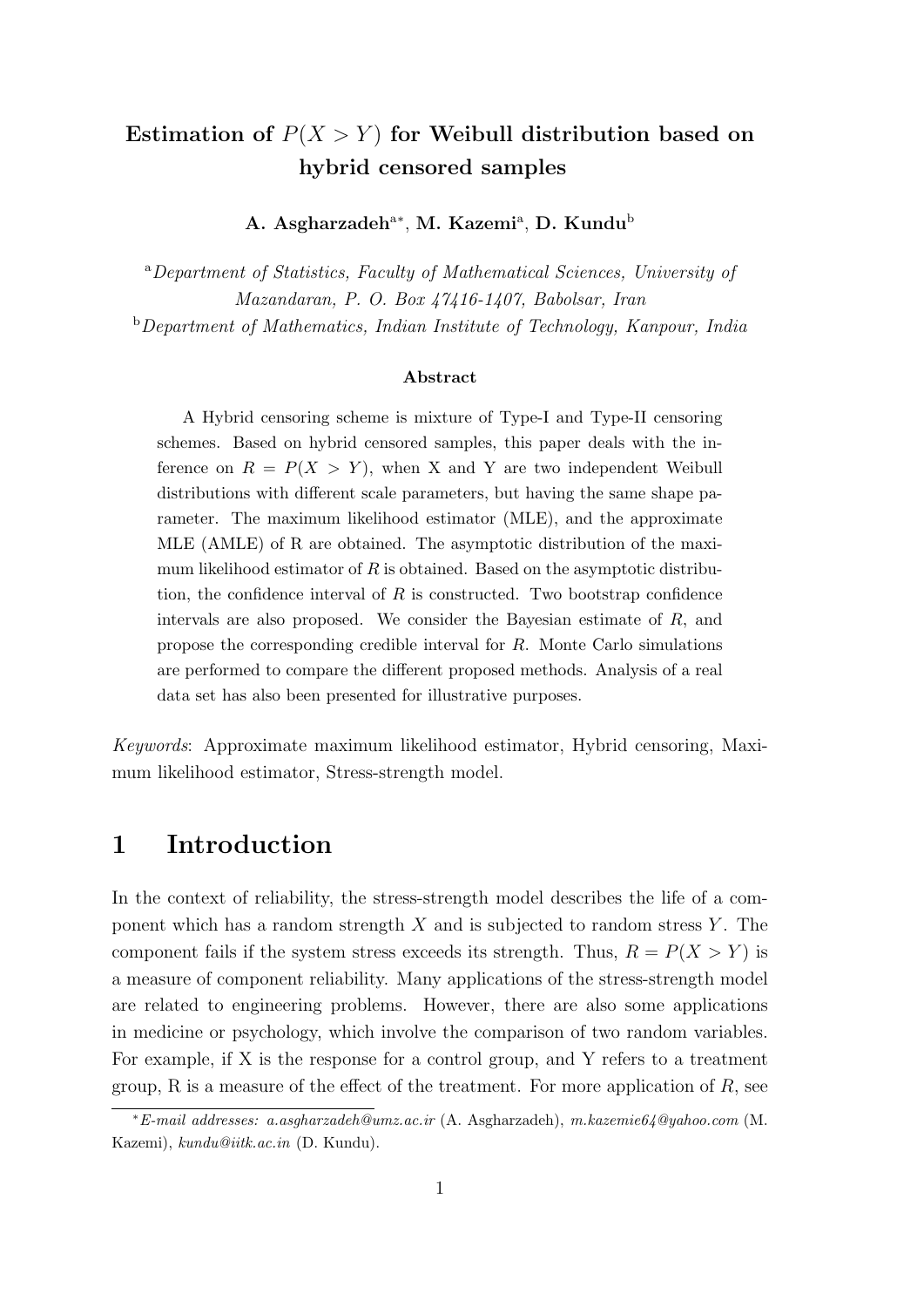Kotz *et al*. (2003). The estimation of the stress-strength parameter *R* has received considerable attention in the statistical literature and has been discussed by many authors. See, for example Awad *et al*. (1981), Kundu and Gupta (2005, 2006), Adimari and Chiogna (2006), Raqab *et al*. (2008), Rezaei *et al*. (2010), Al-Mutairi et al. (2013), Asgharzadeh *et al*. (2013) and Nadar *et al*. (2014) for complete samples. Recently, some authors have also investigated the estimation of of *R* for some lifetime distributions based on record and censored data. See for example, the work of Baklizi (2008), Asgharzadeh *et al*. (2011), Saracoglu *et al*. (2012) and Valiollahi et al. (2013).

A mixture of Type-I and Type-II censoring schemes is known as the hybrid censoring scheme and it can be described as follows. Suppose *n* identical units are put on a life test. The lifetimes of the sample units are independent and identically distributed (i.i.d) random variables. The test is terminated when a pre-specified number *r* out of *n* units have failed or a pre-determined time *T*, has been reached. It is also assumed that the failed items are not replaced. Therefore, in hybrid censoring scheme, the experimental time and the number of failures will not exceed *T* and *r*, respectively. It is clear that Type-I and Type-II censoring schemes can be obtained as special cases of hybrid censoring scheme by taking  $r = n$  and  $T \to \infty$ respectively. Now we describe the data available under the hybrid censoring scheme. Note that, under the hybrid censoring scheme, it is assumed that *r* and *T* are known in advance. Therefore, under this censoring scheme we have one of the two following types of observations:

Case I: 
$$
\{y_{1:n} < y_{2:n} < \cdots < y_{r:n}\}
$$
 if  $y_{r:n} < T$   
Case II:  $\{y_{1:n} < y_{2:n} < \cdots < y_{d:n}\}$  if  $d < r$ ,  $y_{d:n} < T < y_{d+1:n}$ 

where  $y_{1:n} < y_{2:n} < \cdots$  denote the observed ordered failure times of the experimental units. For further details on hybrid censoring and relevant references, see Epstein (1954), Fairbanks *et al*. (1982), Ebrahimi (1990), Gupta and Kundu (1998), Childs *et al*. (2003), and Kundu (2007).

The two-parameter Weibull distribution denoted by  $W(\alpha, \theta)$  has the probability density function (pdf)

$$
f(x, \alpha, \theta) = \frac{\alpha}{\theta} x^{\alpha - 1} e^{-\frac{x^{\alpha}}{\theta}}, \quad x > 0, \ \alpha, \ \theta > 0,
$$
 (1)

and the cumulative distribution function (cdf)

$$
F(x, \alpha, \theta) = 1 - e^{-\frac{x^{\alpha}}{\theta}}, \qquad x > 0, \alpha, \theta > 0,
$$
\n
$$
(2)
$$

Here  $\alpha$  is the shape parameter and  $\theta$  is the scale parameter.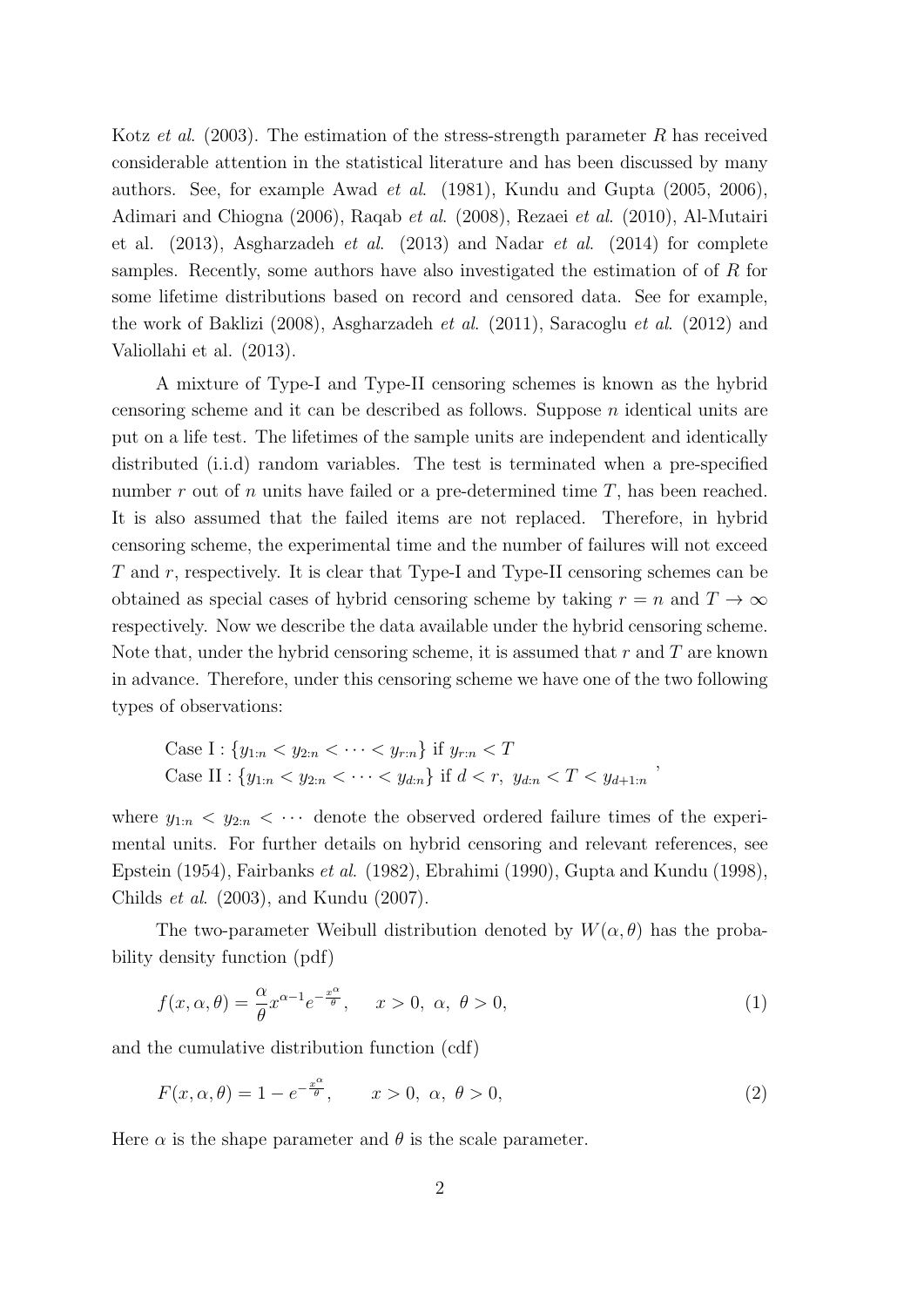Let  $X \sim W(\alpha, \theta_1)$  and  $Y \sim W(\alpha, \theta_2)$  are two independent Weibull distributions with different scale parameters, but having the same shape parameter. While the estimation of  $R = P(X > Y)$  were discussed in the literature for complete and progressively Type-II censored samples, this problem has not been studied so far in the literature based on hybrid censored samples. This paper considers the estimation *R* based on hybrid censored data on both variables.

The paper is organized as follows: In Section 2, we derive the maximum likelihood estimator (MLE) of *R*. It is observed that the MLE can not be obtained in a closed form. We propose an approximate MLE (AMLE) of *R* in Section 3, which can be obtained explicitly. Different confidence intervals are presented in Section 4. Bayesian solutions are presented in Section 5. Analysis of a real data set as well a Monte Carlo simulation based comparison of the proposed methods are performed in Section 6. Finally in Section 7, we conclude the paper.

### **2 Maximum Likelihood Estimator of** *R*

Let  $X \sim W(\alpha, \theta_1)$  and  $Y \sim W(\alpha, \theta_2)$  be independent random variables. Then it can be easily seen that

$$
R = P(X > Y) = \frac{\theta_1}{\theta_1 + \theta_2}.\tag{3}
$$

Our interest is in estimating *R* based on hybrid censored data on both variables. To derive the MLE of *R*, first we obtain the MLE's of  $\alpha$ ,  $\theta_1$  and  $\theta_2$ . Suppose  $\mathbf{X} = (X_{1:n}, X_{2:n}, \cdots, X_{r_1:n})$  is a hybrid censored sample from  $W(\alpha, \theta_1)$ with censored scheme  $(r_1, T_1)$  and  $\mathbf{Y} = (Y_{1:m}, Y_{2:m}, \cdots, Y_{r_2:m})$  is a hybrid censored sample from  $W(\alpha, \theta_2)$  with censored scheme  $(r_2, T_2)$ . For notation simplicity, we will write  $(X_1, X_2, \dots, X_{r_1})$  for  $(X_{1:n}, X_{2:n}, \dots, X_{r_1:n})$  and  $(Y_1, Y_2, \dots, Y_{r_2})$  for  $(Y_{1:m}, Y_{2:m}, \dots, Y_{r_2:m})$ . Therefore, the likelihood function of  $\alpha$ ,  $\theta_1$  and  $\theta_2$  is given by

$$
L(\alpha, \theta_1, \theta_2) = \left[c_1 \prod_{i=1}^{r_1} f(x_i) [1 - F(u_1)]^{n-r_1}\right] \times \left[c_2 \prod_{j=1}^{r_2} f(y_j) [1 - F(u_2)]^{m-r_2}\right], (4)
$$

where

$$
c_1 = n(n-1)(n-2)\cdots(n-r_1+1), \qquad U_1 = min(X_{R_1}, T_1),
$$
  
\n
$$
c_2 = m(m-1)(m-2)\cdots(m-r_2+1), \qquad U_2 = min(Y_{R_2}, T_2).
$$

and

$$
r_1 = \sum_{i=1}^{r_1} I\{x_i \le u_1\}, \qquad r_2 = \sum_{j=1}^{r_2} I\{y_j \le u_2\}.
$$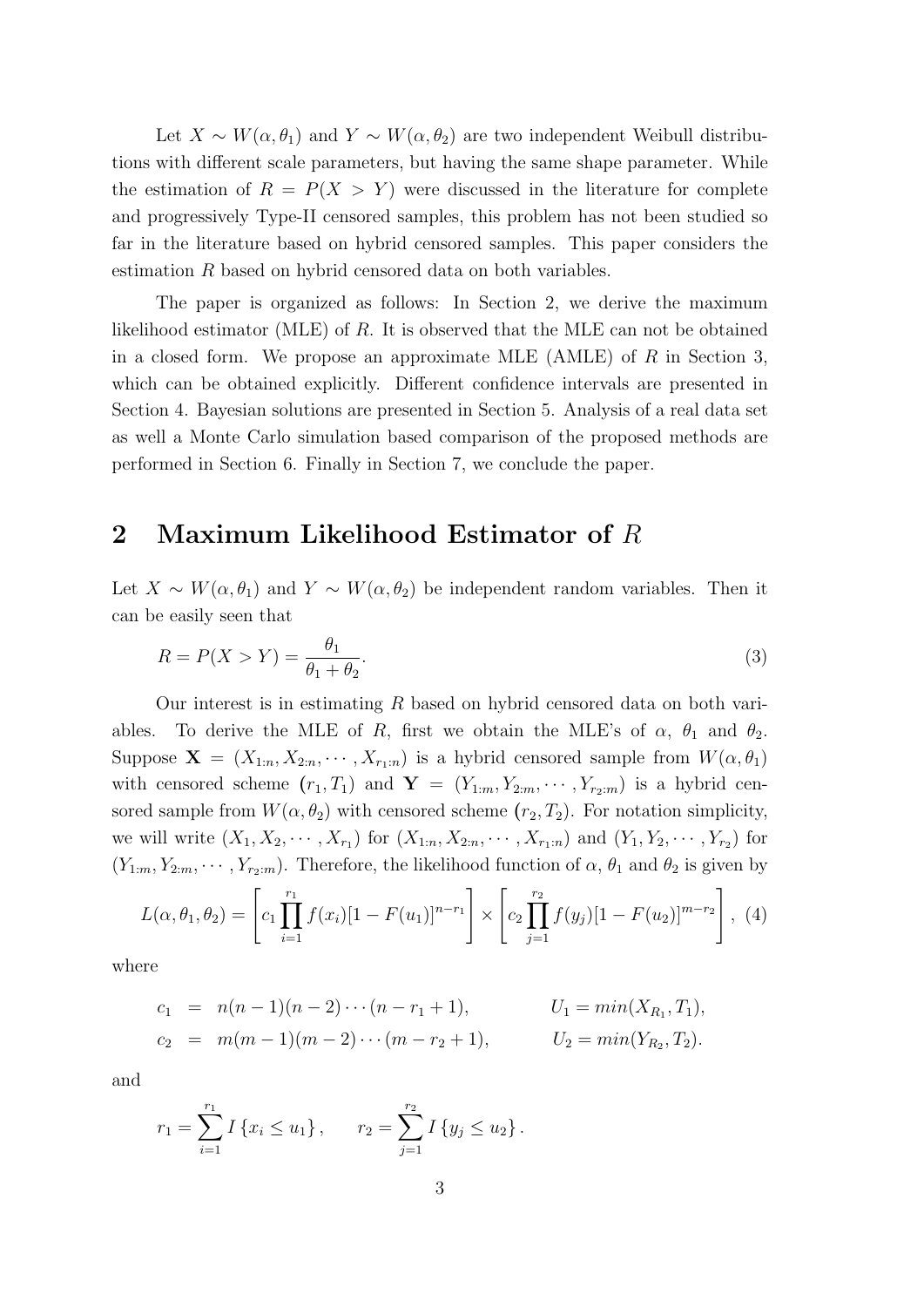Upon using (1) and (2), we immediately have the likelihood function of the observed data as follows:

$$
L(data|\alpha, \theta_1, \theta_2) = c_1 c_2 \alpha^{r_1 + r_2} \theta_1^{-r_1} \theta_2^{-r_2} \prod_{i=1}^{r_1} x_i^{\alpha - 1} \prod_{j=1}^{r_2} y_j^{\alpha - 1}
$$
  
 
$$
\times \exp\left\{-\frac{1}{\theta_1} \left[ \sum_{i=1}^{r_1} x_i^{\alpha} + (n - r_1) u_1^{\alpha} \right] - \frac{1}{\theta_2} \left[ \sum_{j=1}^{r_2} y_j^{\alpha} + (m - r_2) u_2^{\alpha} \right] \right\}. (5)
$$

From (5), the log-likelihood function for the hybrid censored data without the multiplicative constant is

$$
l(\alpha, \theta_1, \theta_2) = (r_1 + r_2) \ln(\alpha) - r_1 \ln(\theta_1) - r_2 \ln(\theta_2) + (\alpha - 1) \times \left[ \sum_{i=1}^{r_1} \ln(x_i) + \sum_{j=1}^{r_2} \ln(y_j) \right]
$$

$$
- \frac{1}{\theta_1} \left[ \sum_{i=1}^{r_1} x_i^{\alpha} + (n - r_1) u_1^{\alpha} \right] - \frac{1}{\theta_2} \left[ \sum_{j=1}^{r_2} y_j^{\alpha} + (m - r_2) u_2^{\alpha} \right]. \tag{6}
$$

The MLEs of  $\alpha$ ,  $\theta_1$  and  $\theta_2$ , say  $\widehat{\alpha}$ ,  $\widehat{\theta}_1$  and  $\widehat{\theta}_2$  respectively, can be obtained as the solution of

$$
\frac{\partial l}{\partial \alpha} = \frac{r_1 + r_2}{\alpha} + \left[ \sum_{i=1}^{r_1} \ln(x_i) + \sum_{j=1}^{r_2} \ln(y_j) \right] - \frac{1}{\theta_1} \left[ \sum_{i=1}^{r_1} x_i^{\alpha} \ln(x_i) + (n - r_1) u_1^{\alpha} \ln(u_1) \right] - \frac{1}{\theta_2} \left[ \sum_{j=1}^{r_2} y_j^{\alpha} \ln(y_j) + (m - r_2) u_2^{\alpha} \ln(u_2) \right] = 0,
$$
\n(7)

$$
\frac{\partial l}{\partial \theta_1} = -\frac{r_1}{\theta_1} + \frac{1}{\theta_1^2} \left[ \sum_{i=1}^{r_1} x_i^{\alpha} + (n - r_1) u_1^{\alpha} \right] = 0,
$$
\n(8)

$$
\frac{\partial l}{\partial \theta_2} = -\frac{r_2}{\theta_2} + \frac{1}{\theta_2^2} \left[ \sum_{j=1}^{r_2} y_j^{\alpha} + (m - r_2) u_2^{\alpha} \right] = 0.
$$
\n(9)

From (8) and (9), we obtain

$$
\widehat{\theta}_1(\alpha) = \frac{1}{r_1} \left[ \sum_{i=1}^{r_1} x_i^{\alpha} + (n - r_1) u_1^{\alpha} \right], \text{ and } \widehat{\theta}_2(\alpha) = \frac{1}{r_2} \left[ \sum_{j=1}^{r_2} y_j^{\alpha} + (m - r_2) u_2^{\alpha} \right]. \tag{10}
$$

Substituting the expressions of  $\hat{\theta}_1(\alpha)$  and  $\hat{\theta}_2(\alpha)$  into (7),  $\hat{\alpha}$  can be obtained as a fixed point solution of the following equation:

$$
k(\alpha) = \alpha. \tag{11}
$$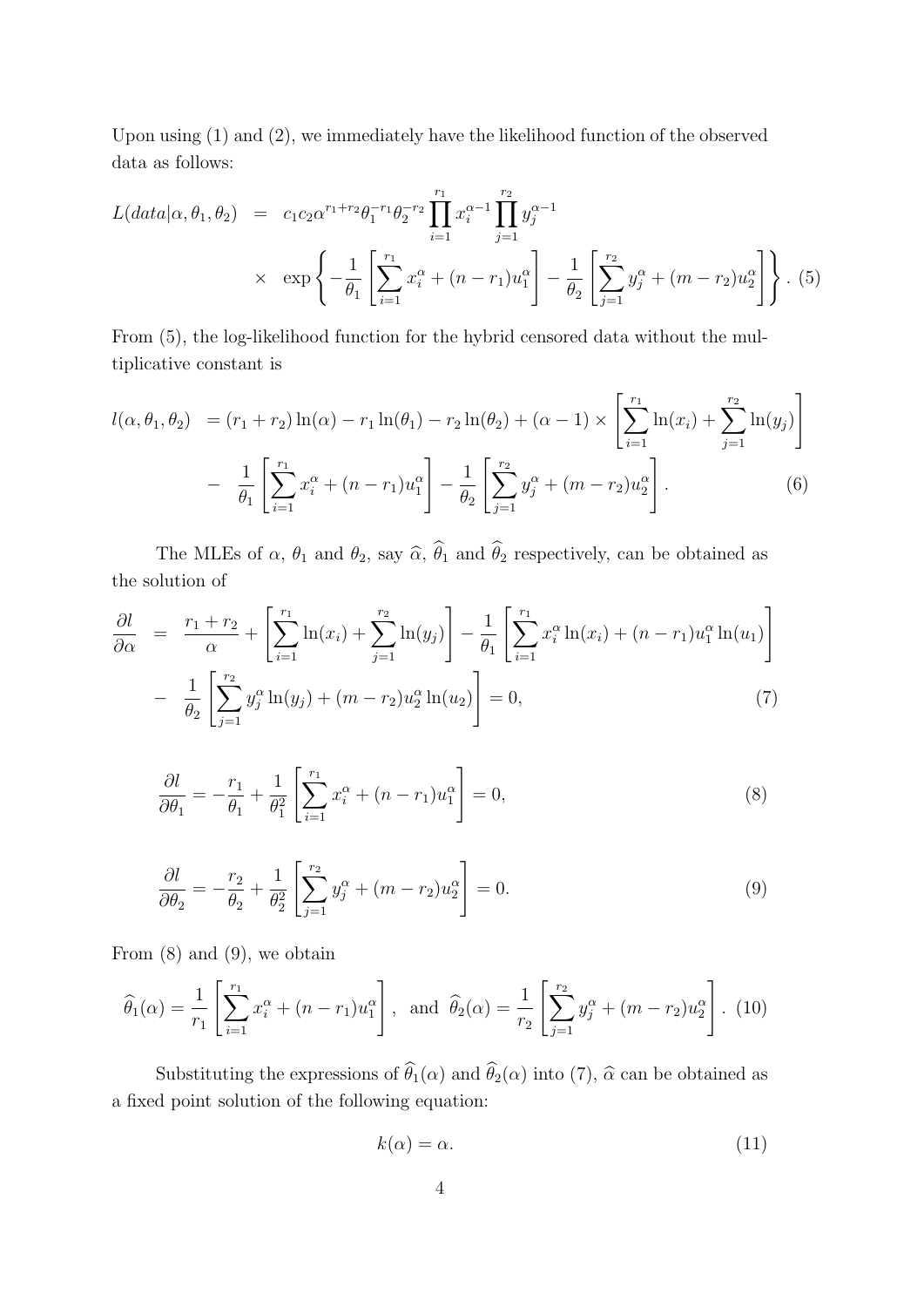Here

$$
k(\alpha) = \frac{r_1 + r_2}{U(\alpha) + V(\alpha) - W},
$$

∑*<sup>r</sup>*<sup>1</sup>

where

$$
U(\alpha) = \frac{r_1 \left[\sum_{i=1}^{r_1} x_i^{\alpha} \ln(x_i) + (n - r_1)u_1^{\alpha} \ln(u_1)\right]}{\sum_{i=1}^{r_1} x_i^{\alpha} + (n - r_1)u_1^{\alpha}},
$$

$$
V(\alpha) = \frac{r_2 \left[\sum_{j=1}^{r_2} y_j^{\alpha} \ln(y_j) + (m - r_2)u_2^{\alpha} \ln(u_2)\right]}{\sum_{j=1}^{r_2} y_j^{\alpha} + (m - r_2)u_2^{\alpha}}
$$

and

$$
W = \sum_{i=1}^{r_1} \ln(x_i) + \sum_{j=1}^{r_2} \ln(y_j).
$$

A simple iterative procedure  $k(\alpha^{(j)}) = \alpha^{(j+1)}$ , where  $\alpha^{(j)}$  is the j-th iterate, can be used to find the solution of (11). The iterative procedure should be stopped when the absolute difference between  $\alpha^{(j)}$  and  $\alpha^{(j+1)}$  is sufficiently small. Once we obtain  $\hat{\alpha}_{ML}$ , the MLE of  $\theta_1$  and  $\theta_2$ , can be deduced from (10) as  $\hat{\theta}_{1ML} = \hat{\theta}_1(\hat{\alpha}_{ML})$ and  $\hat{\theta}_{2ML} = \hat{\theta}_2(\hat{\alpha}_{ML})$ . Therefore, we compute the MLE of *R* as

$$
\widehat{R}_{ML} = \frac{\frac{1}{r_1} \sum_{i=1}^{r_1} x_i^{\widehat{\alpha}_{ML}} + (n - r_1) u_1^{\widehat{\alpha}_{ML}}}{\frac{1}{r_1} \sum_{i=1}^{r_1} x_i^{\widehat{\alpha}_{ML}} + (n - r_1) u_1^{\widehat{\alpha}_{ML}} + \frac{1}{r_2} \sum_{j=1}^{r_2} y_j^{\widehat{\alpha}_{ML}} + (m - r_2) u_2^{\widehat{\alpha}_{ML}}}.
$$
(12)

Here the maximum likelihood approach does not give an explicit estimator for  $\alpha$  and hence for  $R$ , based on a hybrid censored sample. In the next section, we propose the approximate maximum likelihood estimates which have explicit forms.

# **3 Approximate Maximum Likelihood Estimator of** *R*

In this section, the approximate maximum likelihood method is used to estimate the stress-strength parameter *R*. It is based on the fact that if the random variable *X* has  $W(\alpha, \theta)$ , then  $V = \ln(X)$ , has the extreme value distribution with pdf as

$$
f(v; \mu, \sigma) = \frac{1}{\sigma} e^{\frac{v - \mu}{\sigma} - e^{\frac{v - \mu}{\sigma}}}, \quad -\infty < v < \infty,
$$
\n<sup>(13)</sup>

where  $\mu =$ 1 *α*  $\ln \theta$  and  $\sigma =$ 1 *α* . The density function (13) is known as the density function of an extreme value distribution, with location, and scale parameters as  $\mu$ and  $\sigma$  respectively. The standard extreme value distribution has the pdf and cdf as

$$
g(v) = e^{v - e^v}, \t G(v) = 1 - e^{-e^v}.
$$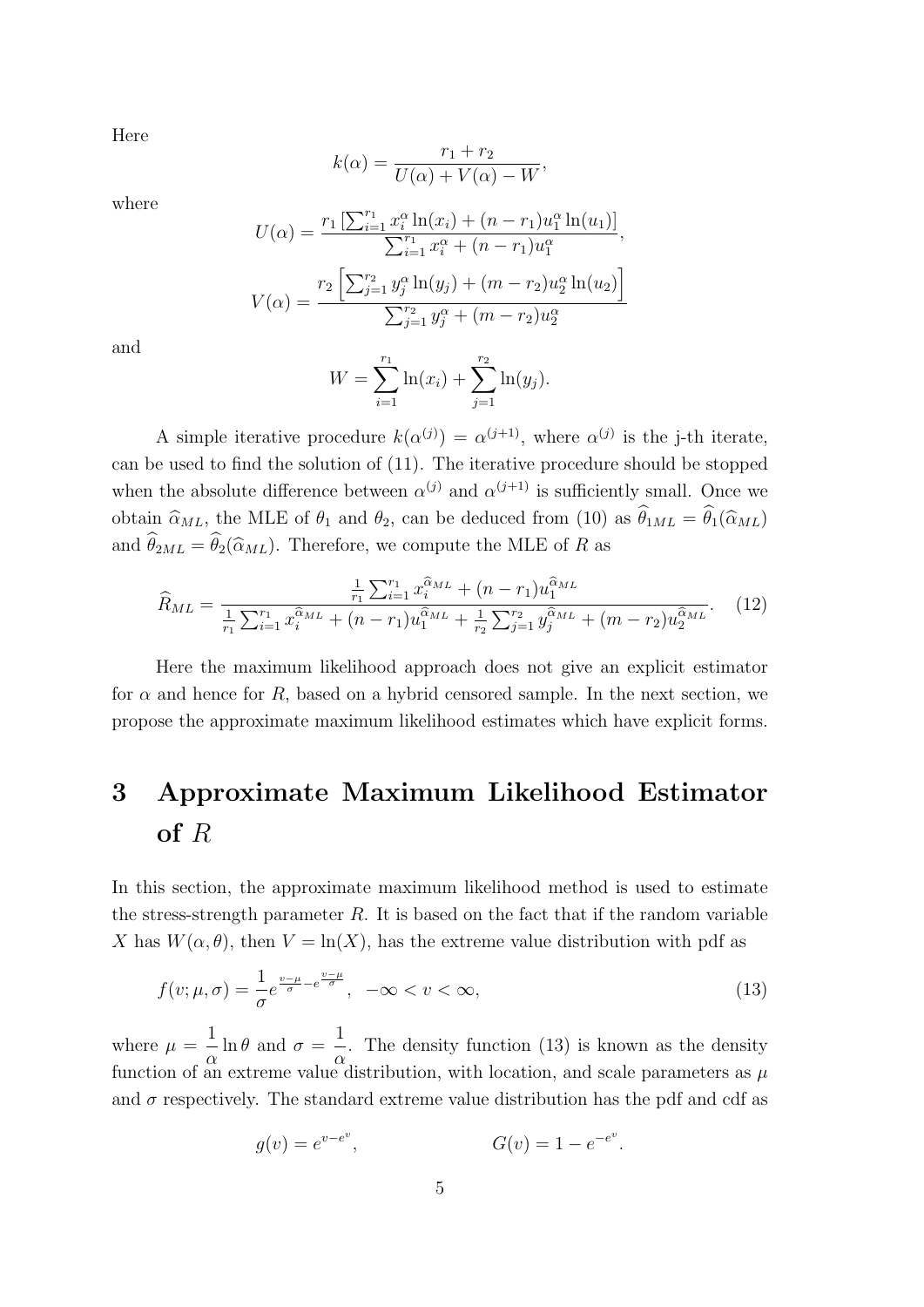Suppose  $X_1 \lt X_2 \lt \cdots \lt X_{r_1}$  is a hybrid censored sample from  $W(\alpha, \theta_1)$ with censored scheme  $(r_1, T_1)$  and  $Y_1 < Y_2 < \cdots < Y_{r_2}$  is a hybrid censored sample from  $W(\alpha, \theta_2)$  with censored scheme  $(r_2, T_2)$ . Let us use the following notations:  $T_i = \ln(X_i)$ ,  $Z_i =$  $T_i - \mu_1$  $\frac{r}{\sigma}$ ,  $i = 1, \dots, r_1$  and  $S_j = \ln(Y_j)$ ,  $W_j =$  $S_j - \mu_2$ *σ*  $, j =$  $1, \cdots, r_2$ , where  $\mu_1 =$ 1  $\frac{1}{\alpha} \ln \theta_1$ ,  $\mu_2 =$ 1  $\frac{1}{\alpha} \ln \theta_2$  and  $\sigma =$ 1 *α* . The log-likelihood function of the observed data  $T_1, \dots, T_{r_1}$  and  $S_1, \dots, S_{r_2}$  is

$$
l^*(\mu_1, \mu_2, \sigma) \propto -(r_1 + r_2) \ln \sigma + \sum_{i=1}^{r_1} \ln(g(z_i)) + (n - r_1) \ln(1 - G(u_1^*))
$$
  
+ 
$$
\sum_{j=1}^{r_2} \ln(g(w_j)) + (m - r_2) \ln(1 - G(u_2^*)), \tag{14}
$$

where  $u_1^* =$ ln *u*<sup>1</sup> *− µ*<sup>1</sup> *σ*  $, u_2^* =$ ln *u*<sup>2</sup> *− µ*<sup>2</sup>  $\frac{\mu_2}{\sigma}$ . Differentiating (14) with respect to  $\mu_1$ ,  $\mu_2$ and  $\sigma$ , we obtain the likelihood equations as

$$
\frac{\partial l^*}{\partial \mu_1} = -\frac{1}{\sigma} \sum_{i=1}^{r_1} \frac{g'(z_i)}{g(z_i)} + \frac{1}{\sigma} (n - r_1) \frac{g(u_1^*)}{1 - G(u_1^*)} = 0, \tag{15}
$$

$$
\frac{\partial l^*}{\partial \mu_2} = -\frac{1}{\sigma} \sum_{j=1}^{r_2} \frac{g'(w_j)}{g(w_j)} + \frac{1}{\sigma} (m - r_2) \frac{g(u_2^*)}{1 - G(u_2^*)} = 0, \tag{16}
$$

$$
\frac{\partial l^*}{\partial \sigma} = -\frac{r_1 + r_2}{\sigma} - \frac{1}{\sigma} \sum_{i=1}^{r_1} z_i \frac{g'(z_i)}{g(z_i)} + \frac{1}{\sigma} (n - r_1) u_1^* \frac{g(u_1^*)}{1 - G(u_1^*)} \n- \frac{1}{\sigma} \sum_{j=1}^{r_2} w_j \frac{g'(w_j)}{g(w_j)} + \frac{1}{\sigma} (m - r_2) u_2^* \frac{g(u_2^*)}{1 - G(u_2^*)} = 0.
$$
\n(17)

It is observed that the likelihood equations are not linear and do not admit explicit solutions. We approximate the terms  $p(z_i) = \frac{g'(z_i)}{g(z_i)}$  $g(z_i)$ and  $q(u_1^*) = \frac{g(u_1^*)}{1 - C(u_1^*)}$  $1 - G(u_1^*)$ by expanding in Taylor series as follows. Suppose  $p_i = \frac{i}{n+1}$ ,  $q_i = 1 - p_i$  and  $p_{r_i}^* =$  $p_{r_i} + p_{r_i+1}$ 2  $a_{r_i}^* = 1 - p_{r_i}^*$ . We expand the function  $p(z_i)$  around  $G^{-1}(p_i) =$  $\ln(-\ln(q_i)) = \mu_i$ . Further, we also expand the term  $q(u_1^*)$  around  $G^{-1}(p_{R_1}) = \mu_{R_1}$ if  $u_1 = x_{R_1}$ . If  $u_1 = T_1$ , expand  $q(u_1^*)$  around the point  $G^{-1}(p_{r_1}^*) = \mu_{r_1}^*$ .

Similarly, We approximate the function  $\bar{p}(w_j) = \frac{g'(w_j)}{g(w_j)}$  $g(w_j)$ around  $G^{-1}(p_j) = \mu_j$ . we also expand the term  $\bar{q}(u_2^*) = \frac{g(u_2^*)}{1 - C(u_2^*)}$  $1 - G(u_2^*)$ around  $G^{-1}(p_{R_2}) = \mu_{R_2}$  if  $u_2 = x_{R_2}$  and If  $u_2 = T_2$ , we expand  $\bar{q}(u_2^*)$  around the point  $G^{-1}(p_{r_2}^*) = \mu_{r_2}^*$ . Now, let  $u_1 = x_{R_1}$ and  $u_2 = x_{R_2}$ . Then  $r_1 = R_1, r_2 = R_2$  and  $u_1^* = z_{R_1}, u_2^* = w_{R_2}$ .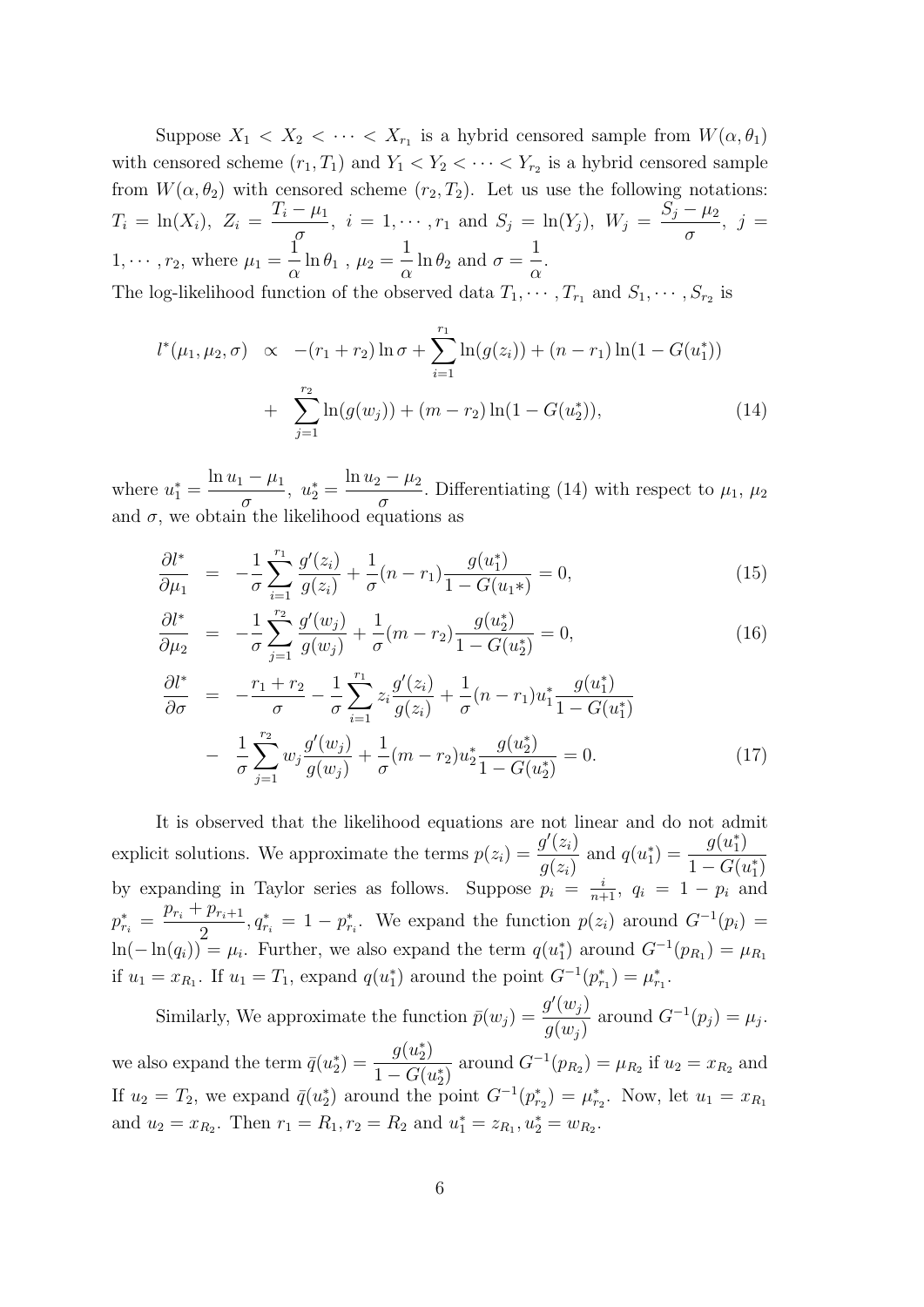Considering only the first order derivatives and neglecting the higher order derivatives we get

$$
p(z_i) \approx \alpha_i + \beta_i z_i, \qquad \qquad \bar{p}(w_j) \approx \alpha_j + \beta_j w_j, q(z_{R_1}) \approx 1 - \alpha_{R_1} - \beta_{R_1} z_{R_1}, \qquad \qquad \bar{q}(w_{R_2}) \approx 1 - \alpha_{R_2} - \beta_{R_2} z_{R_2},
$$

where

$$
\alpha_i = 1 + \ln q_i (1 - \ln(-\ln q_i)), \qquad \beta_i = \ln(q_i).
$$

Therefore, (15), (16), and (17) can be approximated respectively as

$$
\frac{\partial l^*}{\partial \mu_1} = -\frac{1}{\sigma} \left[ \sum_{i=1}^{R_1} (\alpha_i + \beta_i \ z_i) - (n - R_1)(1 - \alpha_{R_1} - \beta_{R_1} \ z_{R_1}) \right] = 0, \tag{18}
$$

$$
\frac{\partial l^*}{\partial \mu_2} = -\frac{1}{\sigma} \left[ \sum_{j=1}^{R_2} (\alpha_j + \beta_j w_j) - (m - R_2)(1 - \alpha_{R_2} - \beta_{R_2} w_{R_2}) \right] = 0, \quad (19)
$$

$$
\frac{\partial l^*}{\partial \sigma} = -\frac{2(R_1 + R_2)}{\sigma} - \frac{1}{\sigma} \left[ \sum_{i=1}^{R_1} z_i (\alpha_i + \beta_i z_i) - (n - R_1)(1 - \alpha_{R_1} - \beta_{R_1} z_{R_1}) \right]
$$

$$
- \frac{1}{\sigma} \left[ \sum_{j=1}^{R_2} w_j (\alpha_j + \beta_j w_j) - (m - R_2)(1 - \alpha_{R_2} - \beta_{R_2} w_{R_2}) \right] = 0. \tag{20}
$$

If we denote  $\tilde{\mu}_1$ ,  $\tilde{\mu}_2$  and  $\tilde{\sigma}_1$  as the solutions of (18), (19) and (20) respectively, then observe that

$$
\tilde{\mu}_1 = A_1 + B_1 \tilde{\sigma}, \quad \tilde{\mu}_2 = A_2 + B_2 \tilde{\sigma}, \text{ and } \tilde{\sigma} = \frac{-D + \sqrt{D^2 - 4(R_1 + R_2)E}}{2(R_1 + R_2)},
$$

where

$$
A_1 = \frac{\sum_{i=1}^{R_1} \beta_i t_i + (n - R_1) \beta_{R_1} t_{R_1}}{\sum_{i=1}^{R_1} \beta_i + (n - R_1) \beta_{R_1}}, \qquad B_1 = \frac{\sum_{i=1}^{R_1} \alpha_i - (n - R_1)(1 - \alpha_{R_1})}{\sum_{i=1}^{R_1} \beta_i + (n - R_1) \beta_{R_1}},
$$

$$
A_2 = \frac{\sum_{j=1}^{R_2} \beta_j s_j + (m - R_2) \beta_{R_2} s_{R_2}}{\sum_{j=1}^{R_2} \beta_j + (m - R_2) \beta_{R_2}}, \qquad B_2 = \frac{\sum_{j=1}^{R_2} \alpha_j - (m - R_2)(1 - \alpha_{R_2})}{\sum_{j=1}^{R_2} \beta_j + (m - R_2) \beta_{R_2}},
$$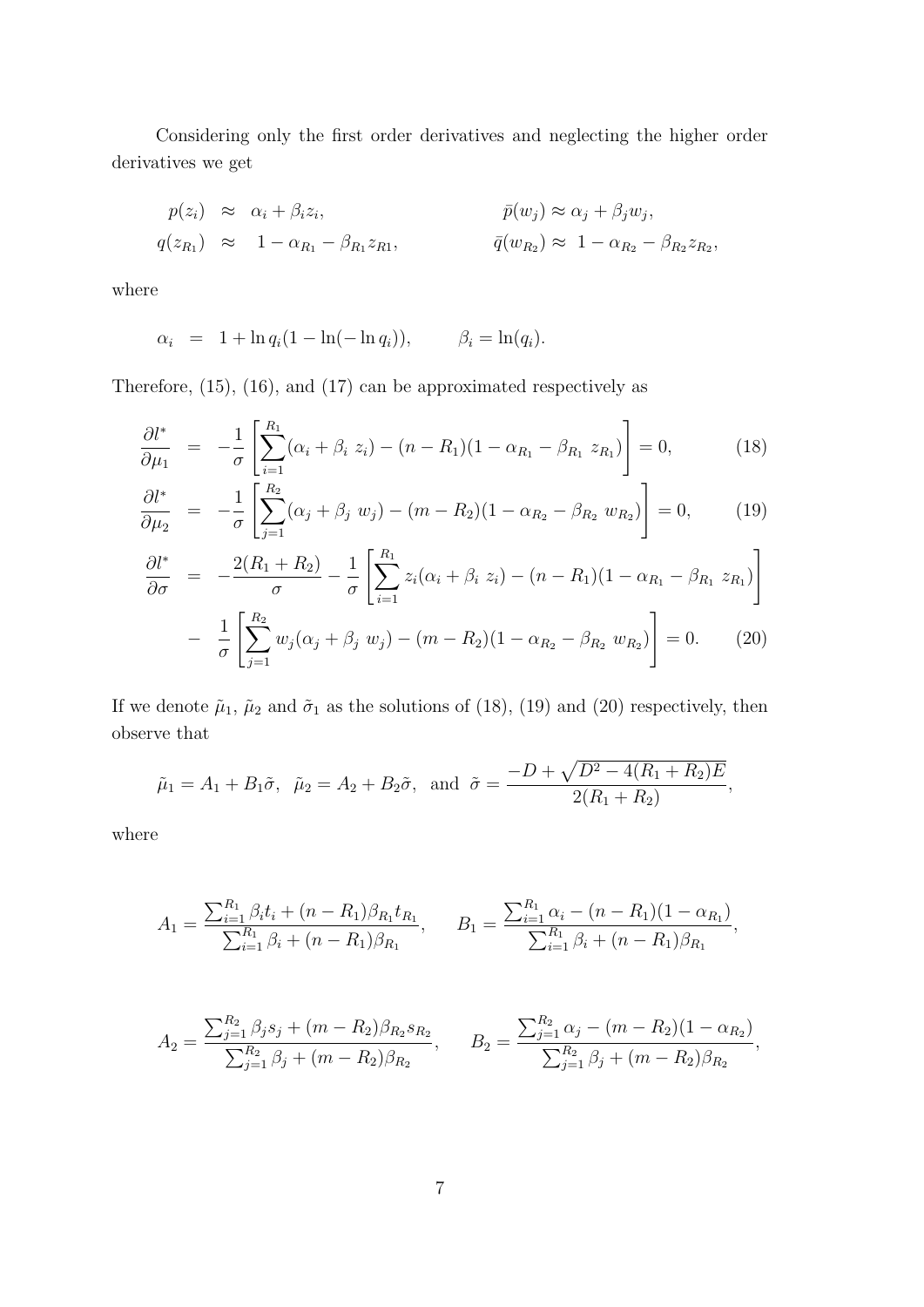$$
D = \sum_{i=1}^{R_1} \alpha_i (t_i - 3A_1) - (n - R_1)(1 - \alpha_{R_1})(t_{R_1} - 3A_1) + 2A_1B_1 \sum_{i=1}^{R_1} \beta_i + 2A_1B_1(n - R_1)\beta_{R_1} + \sum_{j=1}^{R_2} \alpha_j (s_j - 3A_2) - (m - R_2)(1 - \alpha_{R_2})(s_{R_2} - 3A_2) + 2A_2B_2 \sum_{j=1}^{R_2} \beta_i + 2A_2B_2(m - R_2)\beta_{R_2},
$$
  

$$
E = \sum_{i=1}^{R_1} \beta_i t_i(t_i - A_1) + (n - R_1)\beta_{R_1} t_{R_1}^2 - (n - R_1)A_1\beta_{R_1} t_{R_1} + \sum_{j=1}^{R_2} \beta_j s_j(s_j - A_2) + (m - R_2)\beta_{R_2} s_{R_2}^2 - (m - R_2)A_2\beta_{R_2} s_{R_2}.
$$

Once  $\tilde{\sigma}$  is obtained,  $\tilde{\mu}_1$  and  $\tilde{\mu}_2$  can be obtained immediately. Therefore, the approximate MLE of *R* is given by

$$
\tilde{R} = \frac{\tilde{\theta}_1}{\tilde{\theta}_1 + \tilde{\theta}_2},
$$

where

$$
\tilde{\theta}_1 = \exp\left(\frac{1}{\tilde{\sigma}}(A_1 + B_1\tilde{\sigma})\right)
$$
, and  $\tilde{\theta}_2 = \exp\left(\frac{1}{\tilde{\sigma}}(A_2 + B_2\tilde{\sigma})\right)$ .

Similar procedure as above can be used to obtain AMLE of *R* for other cases (See the Appendix).

# **4 Different Confidence Intervals of** *R*

Based on asymptotic behavior of *R*, we present an asymptotic confidence interval of *R*. We further, propose two confidence intervals based on the non-parametric bootstrap method.

### **4.1 Asymptotic Confidence Intervals of** *R*

In this subsection, we obtain the asymptotic variances and covariances of the MLEs,  $\widehat{\theta}_1$ ,  $\widehat{\theta}_2$  and  $\widehat{\alpha}$  by entries of the inverse of the observed Fisher information matrix **I**(*θ*) where  $\theta = (\alpha, \theta_1, \theta_2)$ . From the log-likelihood function in (6), we obtain the observed Fisher information matrix of *θ* as

$$
I(\theta) = -\begin{pmatrix} \frac{\partial^2 l}{\partial \alpha^2} & \frac{\partial^2 l}{\partial \alpha \partial \theta_1} & \frac{\partial^2 l}{\partial \alpha \partial \theta_2} \\ \frac{\partial^2 l}{\partial \theta_1 \partial \alpha} & \frac{\partial^2 l}{\partial \theta_1^2} & \frac{\partial^2 l}{\partial \theta_1 \partial \theta_2} \\ \frac{\partial^2 l}{\partial \theta_2 \partial \alpha} & \frac{\partial^2 l}{\partial \theta_2 \partial \theta_1} & \frac{\partial^2 l}{\partial \theta_2^2} \end{pmatrix} = \begin{pmatrix} I_{11} & I_{12} & I_{13} \\ I_{21} & I_{22} & I_{23} \\ I_{31} & I_{32} & I_{33} \end{pmatrix},
$$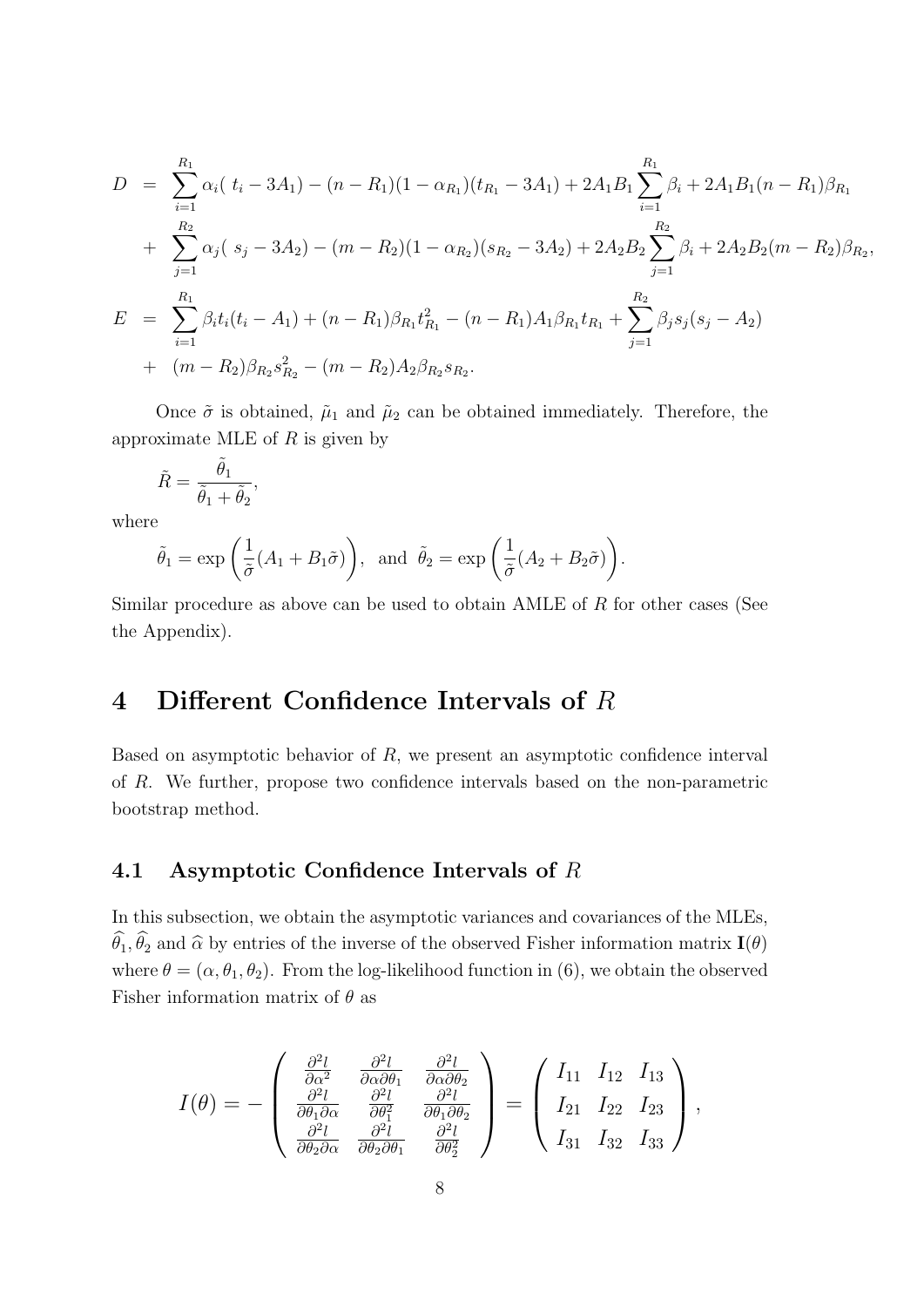where

$$
-I_{11} = -\frac{r_1 + r_2}{\alpha^2} - \frac{1}{\theta_1} \left[ \sum_{i=1}^{r_1} x_i^{\alpha} [\ln(x_i)]^2 + (n - r_1) u_1^{\alpha} [\ln(u_1)]^2 \right]
$$
  
\n
$$
- \frac{1}{\theta_2} \left[ \sum_{j=1}^{r_2} y_j^{\alpha} [\ln(y_j)]^2 + (m - r_2) u_2^{\alpha} [\ln(u_2)]^2 \right],
$$
  
\n
$$
-I_{22} = \frac{r_1}{\theta_1^2} - \frac{2}{\theta_1^3} \left[ \sum_{i=1}^{r_1} x_i^{\alpha} + (n - r_1) u_1^{\alpha} \right],
$$
  
\n
$$
-I_{33} = \frac{r_2}{\theta_2^2} - \frac{2}{\theta_2^3} \left[ \sum_{j=1}^{r_2} y_j^{\alpha} + (m - r_2) u_2^{\alpha} \right],
$$
  
\n
$$
-I_{12} = \frac{1}{\theta_1^2} \left[ \sum_{i=1}^{r_1} x_i^{\alpha} \ln(x_i) + (n - r_1) u_1^{\alpha} \ln(u_1) \right] = -I_{21},
$$
  
\n
$$
-I_{13} = \frac{1}{\theta_2^2} \left[ \sum_{j=1}^{r_2} y_j^{\alpha} \ln(y_j) + (m - r_2) u_2^{\alpha} \ln(u_2) \right] = -I_{31},
$$
  
\n
$$
I_{23} = I_{32} = 0,
$$

Now, the asymptotic variance-covariance matrix,  $A = [a_{ij}]$ , for the MLE's is obtained by inverting the Fisher information matrix, i.e.  $A = I(\theta)^{-1} = [I_{ij}]^{-1}$ . Therefore

$$
\mathbf{A} = \frac{1}{u} \begin{pmatrix} I_{22}I_{33} & -I_{12}I_{33} & -I_{22}I_{13} \\ -I_{21}I_{33} & I_{11}I_{33} - I_{13}I_{31} & I_{21}I_{13} \\ -I_{22}I_{31} & I_{12}I_{31} & I_{11}I_{22} - I_{12}I_{21} \end{pmatrix},
$$

where

$$
u = I_{11}I_{22}I_{33} - I_{12}I_{21}I_{33} - I_{13}I_{31}I_{22}.
$$

Now, the variance of *R* (say *B*) can obtained also using delta method as follows. We have  $R = g(\hat{\alpha}, \theta_1, \theta_2)$ , where

$$
g(\alpha, \theta_1, \theta_2) = \frac{\theta_1}{\theta_1 + \theta_2}.
$$

Therefore,  $B = \mathbf{b}^t \mathbf{A} \mathbf{b}$ , where

$$
\mathbf{b} = \begin{pmatrix} \frac{\partial g}{\partial \alpha} \\ \frac{\partial g}{\partial \theta_1} \\ \frac{\partial g}{\partial \theta_2} \end{pmatrix} = \frac{1}{(\theta_1 + \theta_2)^2} \begin{pmatrix} 0 \\ \theta_2 \\ -\theta_1 \end{pmatrix},
$$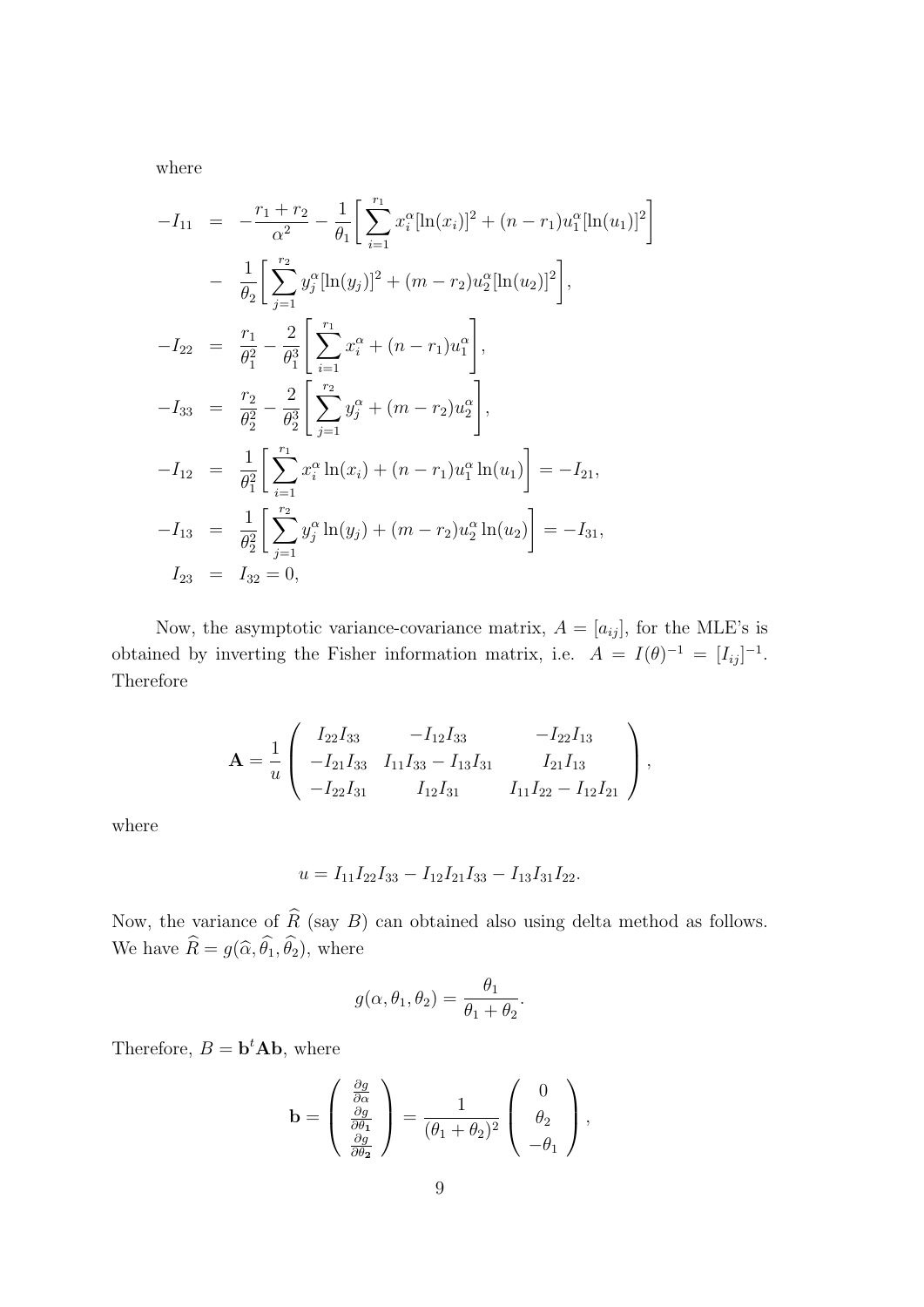It is easy to show that

$$
B = \mathbf{b}' \mathbf{A} \mathbf{b} = \frac{1}{u(\theta_1 + \theta_2)^4} \left[ (I_{11}I_{22} - I_{12}^2)\theta_1^2 - 2I_{12}I_{13}\theta_1\theta_2 + (I_{11}I_{33} - I_{13}^2)\theta_2^2 \right].
$$

To compute the confidence interval of R, the variance B needs to be estimated. We recommend using the MLE estimates of  $\alpha$ ,  $\theta_1$  and  $\theta_2$ , to estimate *B*, which is very convenient. As a consequence of that, a  $100(1 - \gamma)\%$  asymptotic confidence intervals for *R* can be given by

$$
\big(\widehat R - z_{1-\frac{\gamma}{2}}\sqrt{\widehat B}, \widehat R + z_{1-\frac{\gamma}{2}}\sqrt{\widehat B}\big),
$$

where  $z_{\gamma}$  is 100 $\gamma$ -th percentile of  $N(0, 1)$ . The confidence interval of R by using the asymptotic distribution of the AMLE of *R* can be obtained similarly by replacing  $\alpha$ ,  $\theta_1$  and  $\theta_2$  in *B* by their respective AMLE's.

It is of interest to observe that when the shape parameter  $\alpha$  is known, the MLE of *R* can be obtained explicitly as

$$
\hat{R}_{ML} = \frac{S_1(\mathbf{x})}{S_1(\mathbf{x}) + \frac{r_1}{r_2} S_2(\mathbf{y})},\tag{21}
$$

where  $S_1(\mathbf{x}) = \sum_{i=1}^{r_1} x_i^{\alpha} + (n - r_1)u_1^{\alpha}$  and  $S_2(\mathbf{y}) = \sum_{j=1}^{r_2} y_j^{\alpha} + (m - r_2)u_2^{\alpha}$ .

### **4.2 Bootstrap Confidence Intervals**

In this section, we propose two confidence intervals based on the bootstrap methods: (i) percentile bootstrap method (we call it Boot-p) based on the idea of Efron (1982), and (ii) bootstrap-t method (we refer to it as Boot-t) based on the idea of Hall (1988). We illustrate briefly how to estimate confidence intervals of *R* using both methods.

#### **(i) Boot-p method**

- 1. Generate a bootstrap sample of size  $r_1$ ,  $\{x_1^*, \dots, x_{r_1}^*\}$  from  $\{x_1, \dots, x_{r_1}\}$ , and generate a bootstrap sample of size  $r_2$ ,  $\{y_1^*, \dots, y_{r_2}^*\}$  from  $\{y_1, \dots, y_{r_2}\}$ . Based on  $\{x_1^*, \dots, x_{r_1}^*\}$  and  $\{y_1^*, \dots, y_{r_2}^*\}$ , compute the bootstrap estimate of R say  $\widehat{R}^*$  using (12).
- 2. Repeat 1 NBOOT times.
- 3. Let  $H_1(x) = P(R^* \leq x)$  be the cumulative distribution function of  $R^*$ . Define  $\widehat{R}_{Bp}(x) = H_1^{-1}(x)$  for a given *x*. The approximate  $100(1 - \gamma)\%$  confidence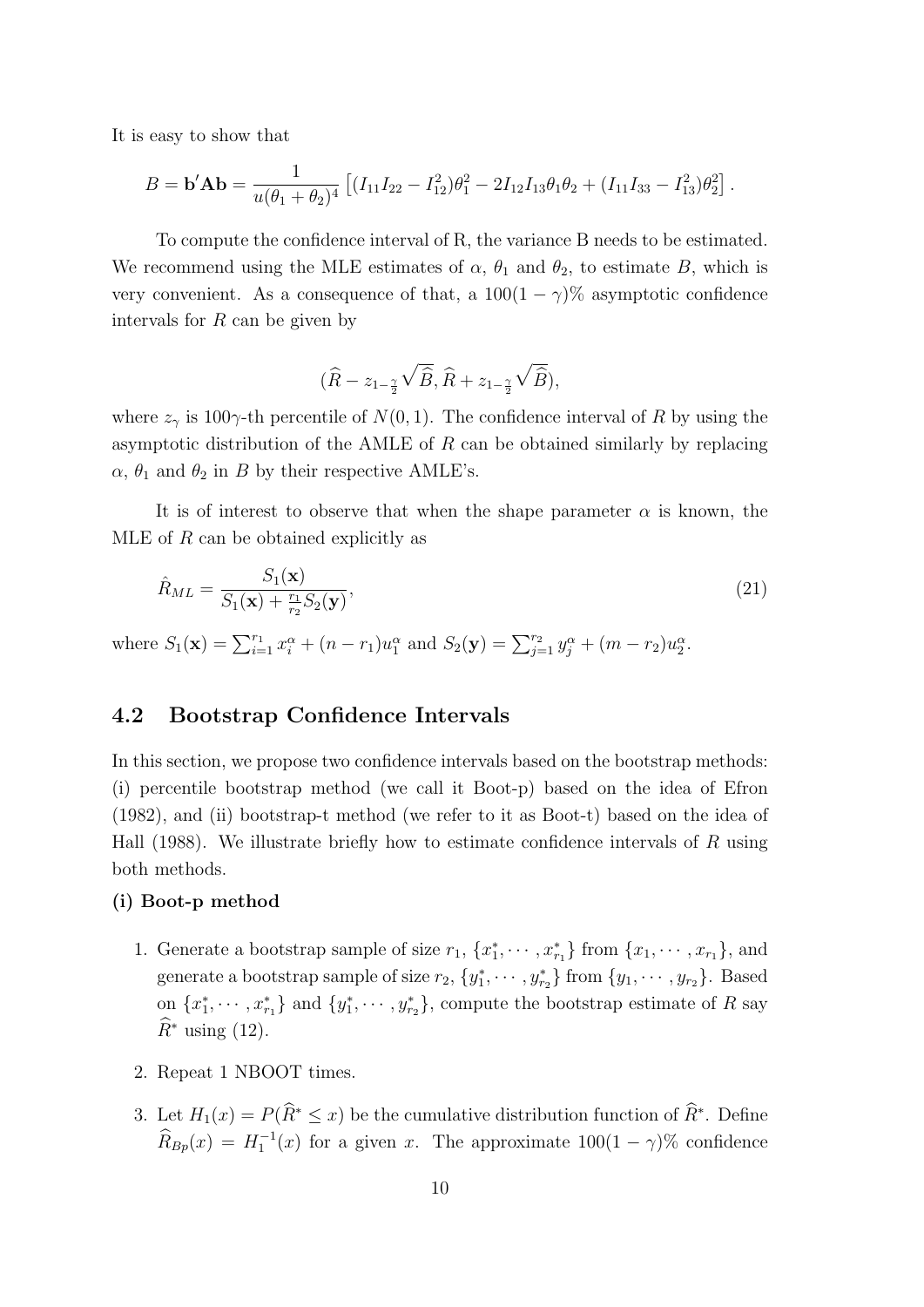interval of *R* is given by

$$
\left(\widehat{R}_{Bp}(\frac{\gamma}{2})\ ,\ \widehat{R}_{Bp}(1-\frac{\gamma}{2})\right)
$$

#### **(ii) Boot-t method**

- 1. From the sample  $\{x_1, \dots, x_{r_1}\}$  and  $\{y_1, \dots, y_{r_2}\}$ , compute  $\widehat{R}$ .
- 2. Same as in Boot-p method, first generate bootstrap sample  $\{x_1^*, \dots, x_{r_1}^*\}$ ,  $\{y_1^*, \dots, y_{r_2}^*\}$  and then compute  $R^*$ , the bootstrap estimate of *R*. Also, compute the statistic

$$
T^* = \frac{\widehat{R}^* - \widehat{R}}{\sqrt{Var(\widehat{R}^*)}},
$$

and its  $Var(R^*)$  as described in Section 4.1.

- 3. Repeat 1 and 2 NBOOT times.
- 4. Let  $H_2(x) = P(T^* \leq x)$  be the cumulative distribution function of  $T^*$ . For a given *x* define  $\widehat{R}_{Bt}(x) = \widehat{R} + H_2^{-1}(x)\sqrt{Var(\widehat{R})}$ . The approximate 100(1*−γ*)% confidence intervals of *R* is given by

$$
\left(\widehat{R}_{Bt}(\frac{\gamma}{2})\ ,\ \widehat{R}_{Bt}(1-\frac{\gamma}{2})\right).
$$

### **5 Bayes Estimation of** *R*

In this section, we obtain the Bayes estimation of *R* under assumption that the shape parameter  $\alpha$  and scale parameters  $\theta_1$  and  $\theta_2$  are independent random variables. It is also assumed that the prior density of  $\theta_j$  is the inverse gamma  $IG(a_j, b_j)$ ,  $j = 1, 2$ with density function

$$
\pi_j(\theta_j) = \pi(\theta_j|a_j, b_j) = e^{-\frac{b_j}{\theta_j}} \frac{\theta_j^{-(a_j+1)} b_j^{a_j}}{\Gamma(a_j)},
$$

and  $\alpha$  has the gamma  $G(a_3, b_3)$  with density function

$$
\pi_3(\alpha) = \pi(\alpha|a_3, b_3) = e^{-b_3 \alpha} \frac{\alpha^{a_3 - 1} b_3^{a_3}}{\Gamma(a_3)}.
$$

The likelihood function of the observed data is

$$
L(data|\alpha, \theta_1, \theta_2) \propto \alpha^{r_1 + r_2} \theta_1^{-r_1} \theta_2^{-r_2} \prod_{i=1}^{r_1} x_i^{\alpha - 1} \prod_{j=1}^{r_2} y_j^{\alpha - 1}
$$
  
 
$$
\times \exp\left\{-\frac{1}{\theta_1} \left[ \sum_{i=1}^{r_1} x_i^{\alpha} + (n - r_1)u_1^{\alpha} \right] - \frac{1}{\theta_2} \left[ \sum_{j=1}^{r_2} y_j^{\alpha} + (m - r_2)u_2^{\alpha} \right] \right\}.
$$
 (22)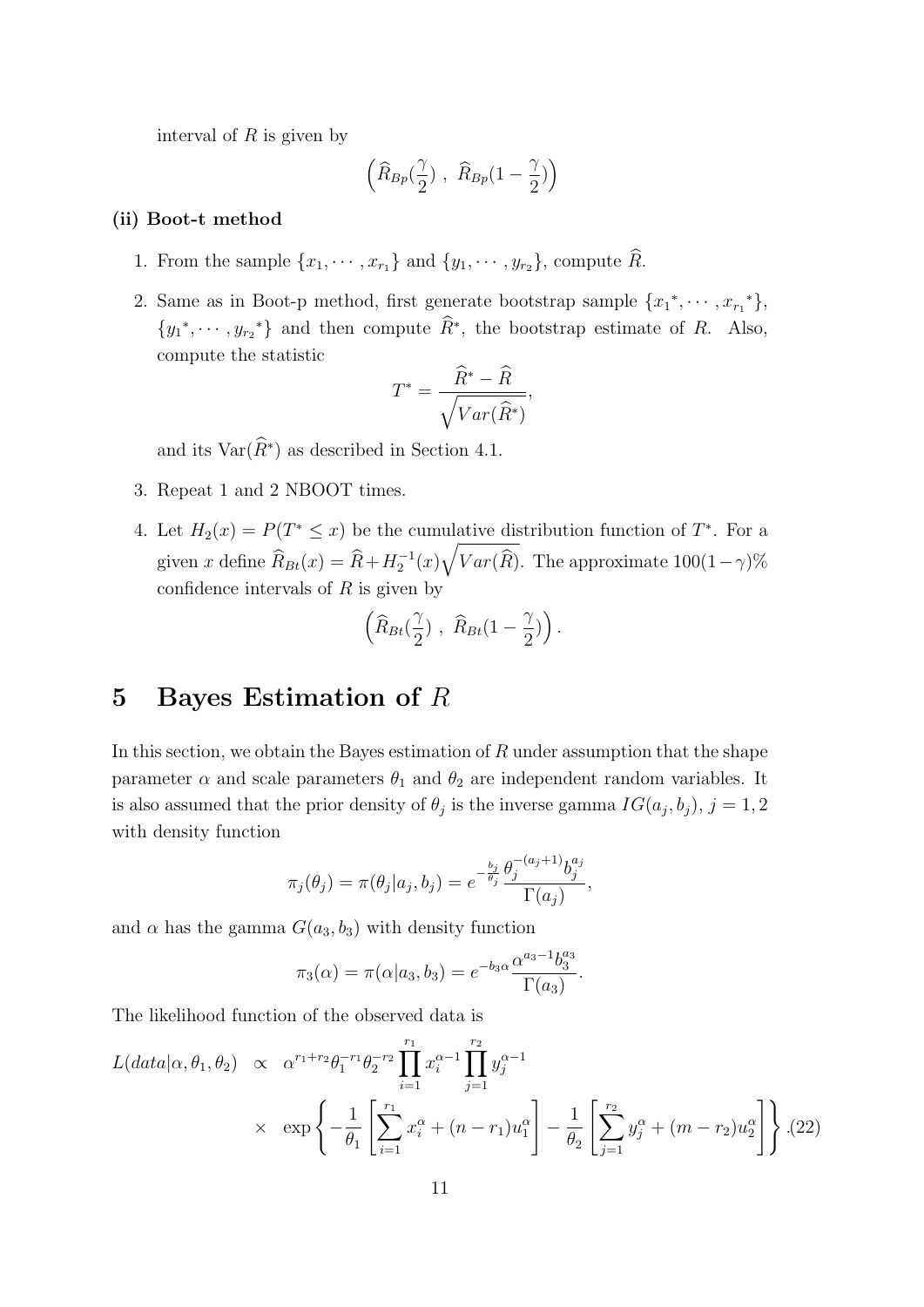The joint density of the  $\alpha$ ,  $\theta_1$ ,  $\theta_2$  and data can be obtained as

$$
L(\alpha, \theta_1, \theta_2, data) = L(data | \alpha, \theta_1, \theta_2) \times \pi_1(\theta_1) \times \pi_2(\theta_2) \times \pi_3(\alpha).
$$

Therefore the joint posterior density of  $\alpha$ ,  $\theta_1$  and  $\theta_2$  given the data is

$$
L(\alpha, \theta_1, \theta_2|data) = \frac{L(data|\alpha, \theta_1, \theta_2) \pi_1(\theta_1) \pi_2(\theta_2) \pi_3(\alpha)}{\int_0^\infty \int_0^\infty \int_0^\infty L(data|\alpha, \theta_1, \theta_2) \pi_1(\theta_1) \pi_2(\theta_2) \pi_3(\alpha) d\theta_1 d\theta_2 d\alpha}.
$$
 (23)

From (23), it is observed that the Bayes estimate can not be obtained in a closed form. Therefore, we opt for stochastic simulation procedures, namely, the Gibbs and Metropolis samplers (Gilks et al., 1995) to generate samples from the posterior distributions and then compute the Bayes estimate of *R* and the corresponding credible interval of *R*. The posterior pdfs of  $\theta_1$  and  $\theta_2$  are as follows:

$$
\theta_1 | \alpha, \theta_2, data \sim IG \left( r_1 + a_1, b_1 + \sum_{i=1}^{r_1} x_i^{\alpha} + (n - r_1) u_1^{\alpha} \right),
$$
  
\n $\theta_2 | \alpha, \theta_1, data \sim IG \left( r_2 + a_2, b_2 + \sum_{j=1}^{r_2} y_j^{\alpha} + (m - r_2) u_2^{\alpha} \right),$ 

and

$$
f(\alpha|\theta_1, \theta_2, data) \propto \alpha^{r_1 + r_2 + a_3 - 1} \prod_{i=1}^{r_1} x_i^{\alpha - 1} \prod_{j=1}^{r_2} y_j^{\alpha - 1}
$$
  
 
$$
\times \exp \left\{ -b_3 \alpha - \frac{1}{\theta_1} \left( \sum_{i=1}^{r_1} x_i^{\alpha} + (n - r_1) u_1^{\alpha} \right) - \frac{1}{\theta_2} \left( \sum_{j=1}^{r_2} y_j^{\alpha} + (m - r_2) u_2^{\alpha} \right) \right\}.
$$

The posterior pdf of  $\alpha$  is not known, but the plot of its show that it is symmetric and close to normal distribution. So to generate random numbers from this distributions, we use the Metropolis-Hastings method with normal proposal distribution. Note that the Metropolis algorithm considers only symmetric proposal distributions. Therefore the algorithm of Gibbs sampling is as follows:

- 1. Start with an initial guess  $(\alpha^{(0)}, \theta_1^{(0)}, \theta_2^{(0)})$ .
- 2. Set  $t = 1$ .
- 3. Using Metropolis-Hastings, generate  $\alpha^{(t)}$  from  $f_{\alpha} = f(\alpha|\theta_1^{(t-1)}, \theta_2^{(t-1)}, data)$ with the  $N(\alpha^{(t-1)}, 1)$  proposal distribution.
- 4. Generate  $\theta_1^{(t)}$  $\sum_{i=1}^{n} x_i^{\alpha^{(t-1)}} + (n - r_1)u_1^{\alpha^{(t-1)}}$  $\binom{\alpha^{(t-1)}}{1}$ .
- 5. Generate  $\theta_2^{(t)}$  $\sum_{j=1}^{(t)} y_j^{\alpha^{(t-1)}} + (m - r_2)u_2^{\alpha^{(t-1)}}$  $\binom{\alpha^{(t-1)}}{2}$ .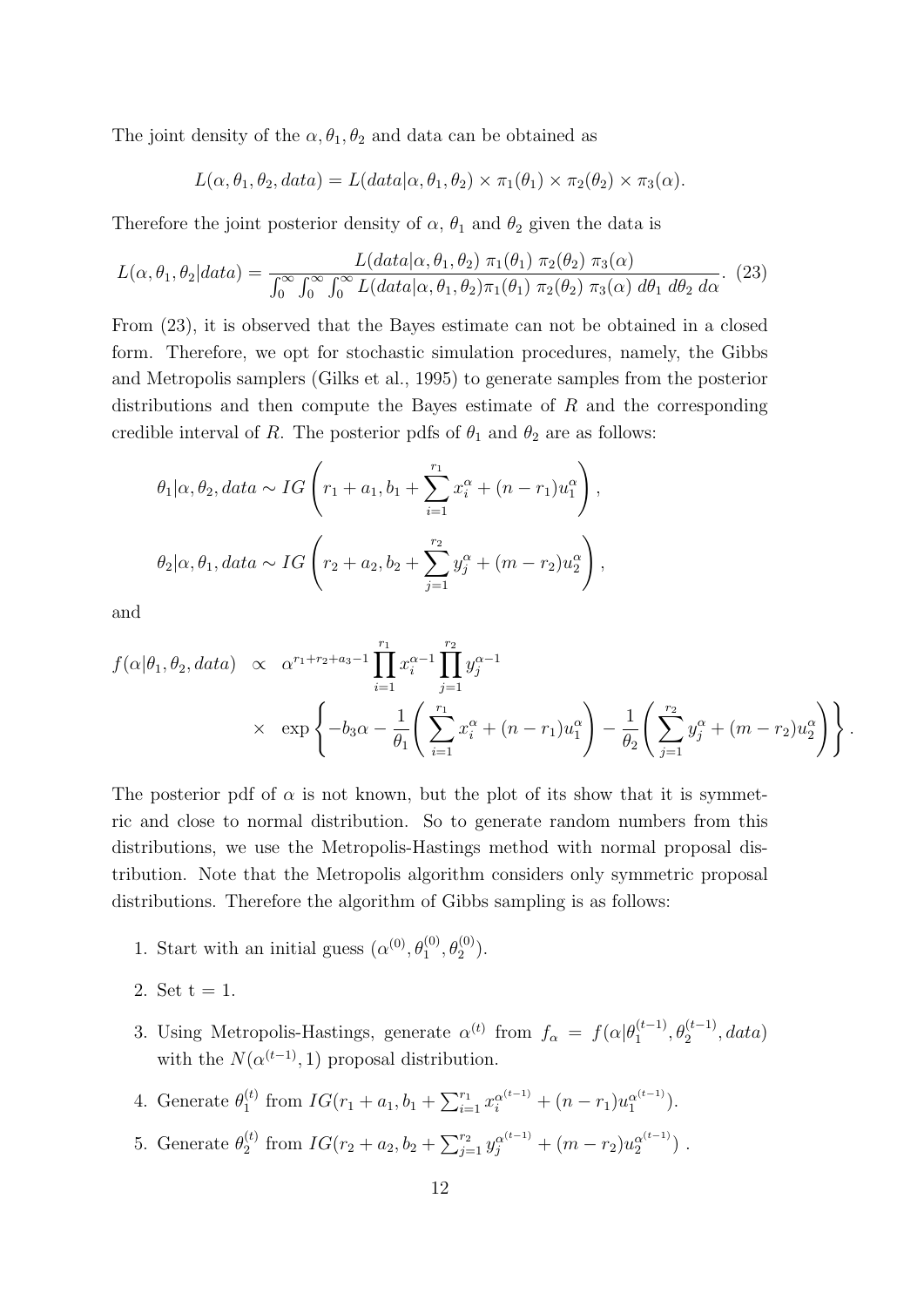- 6. Compute  $R^{(t)}$  from (3).
- 7. Set  $t = t + 1$ .
- 8. Repeat steps 3-7, *M* times.

Note that in step 3, we use the Metropolis-Hastings algorithm with *q ∼*  $N(\alpha^{(t-1)}, \sigma^2)$  proposal distribution as follows: a. Let  $x = \alpha^{(t-1)}$ .

- b. Generate *y* from the proposal distribution q.
- c. Let  $p(x, y) = \min\{1, \frac{f_\alpha(y)}{f_\alpha(x)}\}$ *fα*(*x*) *q*(*x*)  $\frac{q(x)}{q(y)}$ .

d. Accept *y* with probability  $p(x, y)$  or accept *x* with probability  $1 - p(x, y)$ . Now the approximate posterior mean, and posterior variance of *R* become

$$
\widehat{E}(R|data) = \frac{1}{M} \sum_{t=1}^{M} R^{(t)},
$$
  

$$
\widehat{Var}(R|data) = \frac{1}{M} \sum_{t=1}^{M} (R^{(t)} - \widehat{E}(R|data))^{2}.
$$

Based on *M* and *R* values, using the method proposed by Chen and Shao (1999), a 100(1- $\gamma$ )% HPD credible interval can be constructed as  $(R_{\left[\frac{\gamma}{2}M\right]}, R_{\left[(1-\frac{\gamma}{2})M\right]})$ , where  $R_{\left[\frac{\gamma}{2}M\right]}$  and  $R_{\left[\left(1-\frac{\gamma}{2}\right)M\right]}$  are the  $\left[\frac{\gamma}{2}M\right]$ -th smallest integer and the  $\left[(1-\frac{\gamma}{2})^2\right]$  $\frac{\gamma}{2})$ *M*]-th smallest integer of  $\{R_t, t = 1, 2, \cdots, M\}$ , respectively.

## **6 Numerical Computations**

In this section, analysis of a real data set and a Monte Carlo simulation are presented to illustrate all the estimation methods described in the preceding sections.

### **6.1 Simulation Study**

In this subsection, We compare the performances of the MLE, AMLE and the Bayes estimates with respect to the squared error loss function in terms of biases, and mean squares errors (MSE). We also compare different confidence intervals, namely the confidence intervals obtained by using asymptotic distributions of the MLE, and two different bootstrap confidence intervals and the HPD credible intervals in terms of the average confidence lengths. For computing the Bayes estimates and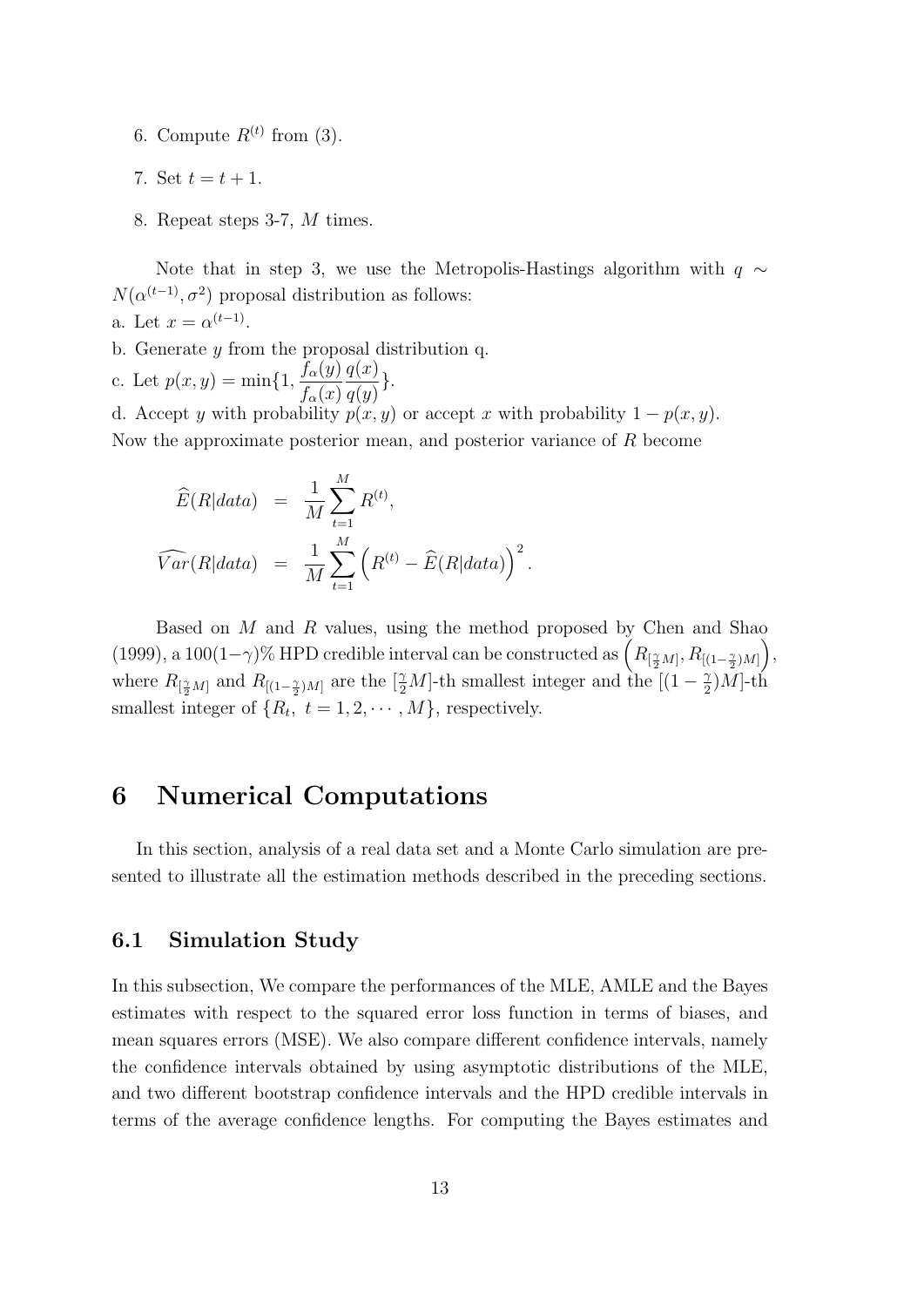HPD credible intervals, we assume 2 priors as follows:

Prior 1: 
$$
a_j = 0
$$
,  $b_j = 0$ ,  $j = 1, 2, 3$ ,  
Prior 2:  $a_j = 1$ ,  $b_j = 2$ ,  $j = 1, 2, 3$ .

Prior 1 is the non-informative gamma prior for both the shape and scale parameters. Prior 2 is informative gamma prior.

For different censoring schemes and different priors, we report the average estimates, and MSE of the MLE, AMLE and Bayes estimates of R over 5000 replications. The results are reported in Table 1. In our simulation experiments for both the bootstrap methods, we have computed the confidence intervals based on 250 re-sampling.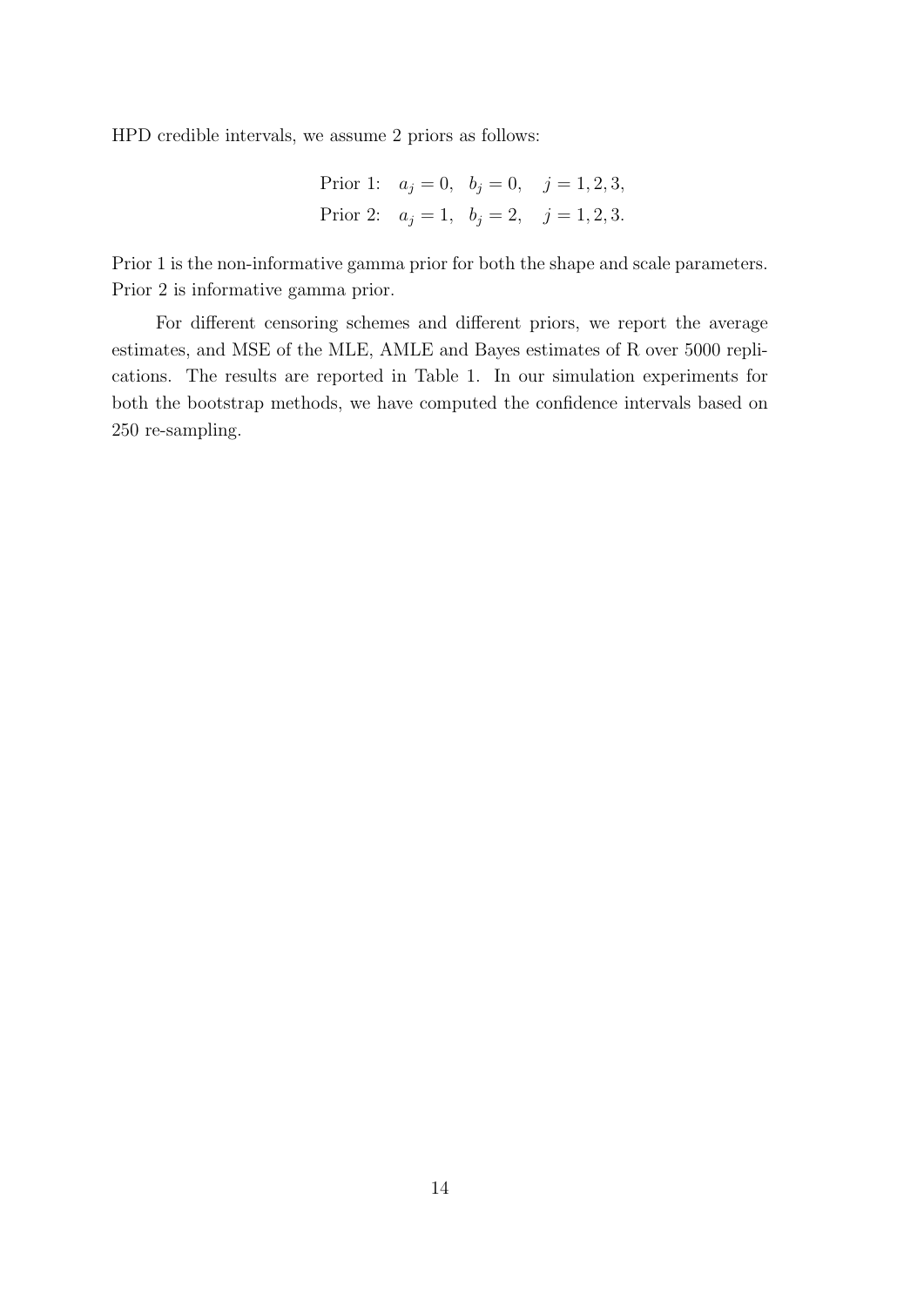| $(r_1, T_1)$ | $(r_2,T_2)$ |            | MLE    | AMLE         | BS          |              |
|--------------|-------------|------------|--------|--------------|-------------|--------------|
|              |             |            |        |              | prior 1     | prior 2      |
|              | (20, 1)     | A.E        | 0.4929 | 0.4921       | 0.5074      | 0.5067       |
|              |             | <b>MSE</b> | 0.0081 | 0.0093       | 0.0047      | 0.0031       |
|              | (25, 1)     | A.E        | 0.4941 | 0.5040       | 0.5068      | 0.5037       |
| (20, 1)      |             | <b>MSE</b> | 0.0072 | 0.0084       | 0.0035      | 0.0032       |
|              | (20, 2)     | A.E        | 0.5049 | $_{0.4951}$  | $_{0.5043}$ | 0.5039       |
|              |             | <b>MSE</b> | 0.0074 | 0.0090       | 0.0045      | 0.0039       |
|              | (25, 2)     | A.E        | 0.4957 | 0.4953       | 0.5049      | 0.5036       |
|              |             | <b>MSE</b> | 0.0068 | 0.0071       | 0.0049      | 0.0041       |
|              | (30, 2)     | A.E        | 0.4986 | 0.4979       | 0.5033      | 0.5027       |
|              |             | <b>MSE</b> | 0.0065 | 0.0074       | 0.0053      | 0.0037       |
|              | (20, 1)     | A.E        | 0.5058 | 0.4947       | 0.5051      | 0.5047       |
|              |             | <b>MSE</b> | 0.0071 | 0.0078       | 0.0066      | 0.0061       |
|              | (25, 1)     | A.E        | 0.5045 | 0.5052       | 0.5038      | 0.5031       |
| (25,1)       |             | <b>MSE</b> | 0.0066 | 0.0067       | 0.0054      | 0.0056       |
|              | (20, 2)     | A.E        | 0.5041 | 0.5046       | 0.5039      | 0.5022       |
|              |             | <b>MSE</b> | 0.0067 | 0.0069       | 0.0061      | 0.0057       |
|              | (25, 2)     | A.E        | 0.5033 | 0.5039       | 0.5032      | 0.5023       |
|              |             | MSE        | 0.0058 | 0.0061       | 0.0055      | 0.0046       |
|              | (30, 2)     | A.E        | 0.4979 | 0.4983       | 0.5024      | 0.5022       |
|              |             | MSE        | 0.0058 | 0.0049       | 0.0049      | 0.0038       |
|              | (20, 1)     | A.E        | 0.5035 | 0.5036       | 0.5033      | 0.5027       |
|              |             | <b>MSE</b> | 0.0067 | $\,0.0074\,$ | 0.0057      | 0.0043       |
|              | (25,1)      | A.E        | 0.4971 | 0.4956       | 0.5029      | 0.5024       |
| (20,2)       |             | <b>MSE</b> | 0.0054 | 0.0069       | 0.0046      | 0.0033       |
|              | (20, 2)     | A.E        | 0.5029 | 0.5031       | ${0.5026}$  | 0.5025       |
|              |             | <b>MSE</b> | 0.0066 | 0.0069       | 0.0048      | 0.0037       |
|              | (25, 2)     | A.E        | 0.4979 | 0.4968       | 0.5022      | 0.5020       |
|              |             | <b>MSE</b> | 0.0065 | 0.0059       | 0.0043      | 0.0031       |
|              | (30, 2)     | A.E        | 0.4986 | 0.4977       | 0.5018      | 0.5016       |
|              |             | <b>MSE</b> | 0.0056 | 0.0061       | 0.0039      | 0.0023       |
|              | (20, 1)     | A.E        | 0.4974 | 0.4959       | 0.5027      | 0.5019       |
|              |             | <b>MSE</b> | 0.0062 | 0.0071       | 0.0045      | 0.0037       |
|              | (25, 1)     | A.E        | 0.4979 | 0.4964       | 0.5020      | 0.5018       |
| (25,2)       |             | <b>MSE</b> | 0.0051 | 0.0061       | 0.0043      | 0.0023       |
|              | (20, 2)     | A.E        | 0.5023 | 0.4968       | 0.5021      | 0.5020       |
|              |             | MSE        | 0.0057 | 0.0070       | 0.0049      | 0.0027       |
|              | (25, 2)     | A.E        | 0.5019 | 0.4982       | $_{0.5019}$ | 0.5017       |
|              |             | MSE        | 0.0050 | 0.0054       | 0.0036      | 0.0021       |
|              | (30, 2)     | A.E        | 0.4988 | 0.4983       | 0.5014      | 0.5010       |
|              |             | MSE        | 0.0044 | 0.0041       | 0.0041      | 0.0013       |
|              | (20, 1)     | A.E        | 0.5047 | 0.4952       | 0.5042      | 0.5029       |
|              |             | <b>MSE</b> | 0.0066 | 0.0076       | 0.0059      | 0.0043       |
|              | (25, 1)     | A.E        | 0.4951 | 0.4959       | 0.5031      | 0.5016       |
| (30,2)       |             | MSE        | 0.0059 | 0.0064       | 0.0048      | 0.0032       |
|              | (20, 2)     | A.E        | 0.5068 | 0.4953       | 0.5043      | 0.5021       |
|              |             | MSE        | 0.0064 | 0.0068       | 0.0065      | 0.0029       |
|              | (25, 2)     | A.E        | 0.5034 | 0.5029       | 0.5016      | 0.5009       |
|              |             | <b>MSE</b> | 0.0050 | $_{0.0057}$  | 0.0047      | 0.0014       |
|              | (30, 2)     | A.E        | 0.5005 | $\,0.5013\,$ | 0.5006      | $\,0.5003\,$ |
|              |             | MSE        | 0.0043 | 0.0049       | 0.0051      | 0.0008       |

**Table 1**. The average estimates(A.E) and MSE of the MLE, AMLE and Bayes estimates of *R* when  $m = n = 30$ and  $(\alpha, \theta_1, \theta_2) = (1.5, 1, 1)$ .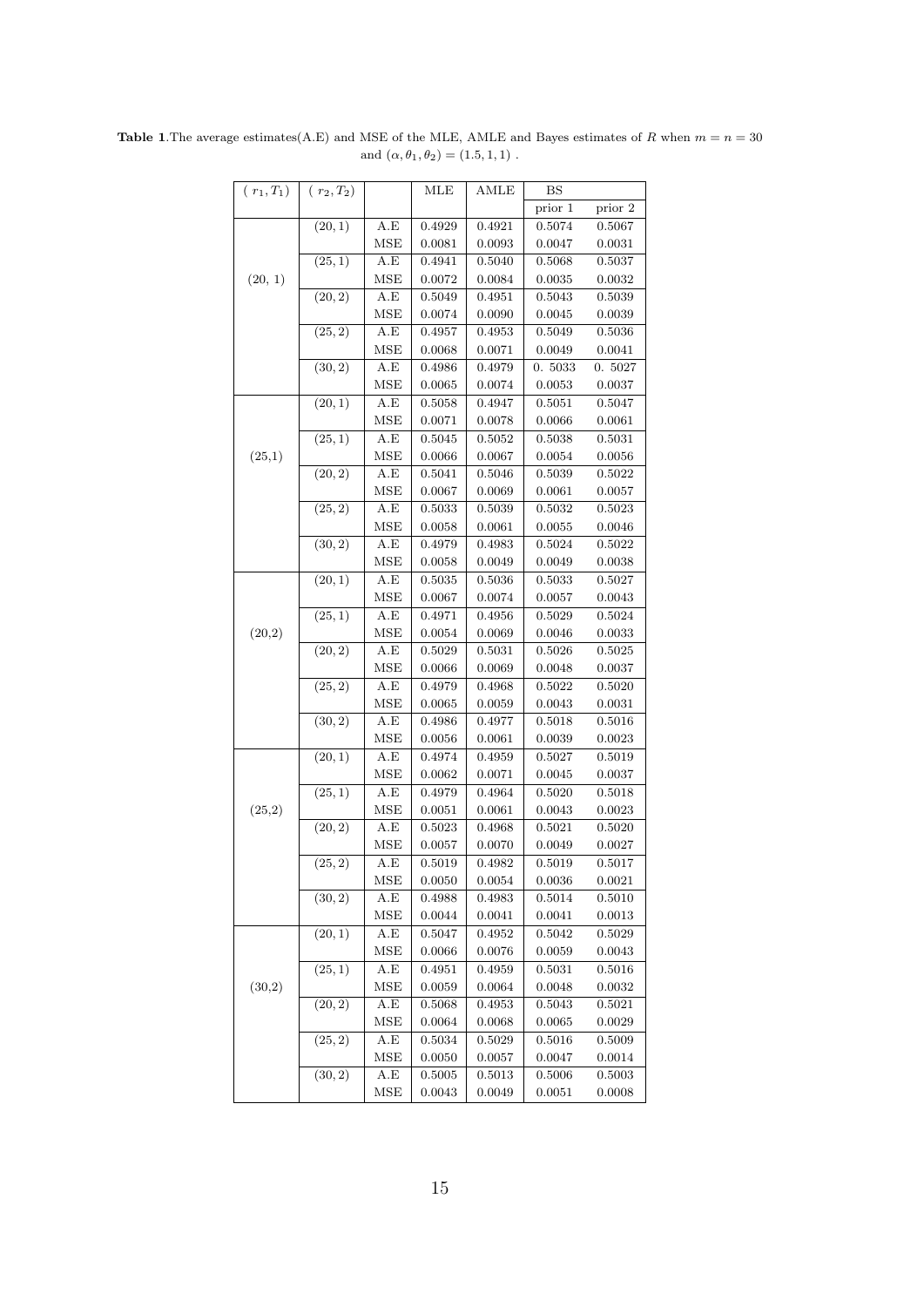| $(r_1,T_1)$ | $(r_2,T_2)$ | MLE    | Boot-t | Boot-p | <b>BS</b> |         |
|-------------|-------------|--------|--------|--------|-----------|---------|
|             |             |        |        |        | prior 1   | prior 2 |
|             | (20, 1)     | 0.3854 | 0.4071 | 0.3966 | 0.3717    | 0.3416  |
|             | (25, 1)     | 0.3779 | 0.3988 | 0.3824 | 0.3714    | 0.3197  |
| (20, 1)     | (20, 2)     | 0.3815 | 0.3874 | 0.3902 | 0.3759    | 0.2989  |
|             | (25, 2)     | 0.3426 | 0.3747 | 0.3592 | 0.3217    | 0.2996  |
|             | (30, 2)     | 0.3140 | 0.3706 | 0.3269 | 0.2975    | 0.2661  |
|             | (20, 1)     | 0.3785 | 0.3884 | 0.3877 | 0.3419    | 0.3055  |
|             | (25, 1)     | 0.3766 | 0.3899 | 0.3813 | 0.3124    | 0.2892  |
| (25, 1)     | (20, 2)     | 0.3711 | 0.3914 | 0.3732 | 0.3053    | 0.2971  |
|             | (25, 2)     | 0.3463 | 0.3618 | 0.3557 | 0.2902    | 0.2566  |
|             | (30, 2)     | 0.2939 | 0.3314 | 0.3273 | 0.2613    | 0.2387  |
| (20, 2)     | (20, 1)     | 0.3461 | 0.3597 | 0.3444 | 0.3143    | 0.2819  |
|             | (25, 1)     | 0.3211 | 0.3424 | 0.3229 | 0.3078    | 0.2413  |
|             | (20, 2)     | 0.3357 | 0.3527 | 0.3289 | 0.3053    | 0.2673  |
|             | (25, 2)     | 0.3103 | 0.3315 | 0.3071 | 0.2642    | 0.2374  |
|             | (30, 2)     | 0.2846 | 0.3363 | 0.2978 | 0.2560    | 0.1956  |
|             | (20, 1)     | 0.3484 | 0.3677 | 0.3565 | 0.2835    | 0.2634  |
|             | (25, 1)     | 0.3192 | 0.3275 | 0.2905 | 0.2764    | 0.2312  |
| (25, 2)     | (20, 2)     | 0.3248 | 0.3350 | 0.3132 | 0.2714    | 0.2276  |
|             | (25, 2)     | 0.2925 | 0.2850 | 0.3013 | 0.2558    | 0.2170  |
|             | (30, 2)     | 0.2614 | 0.2831 | 0.2738 | 0.2203    | 0.2111  |
|             | (20, 1)     | 0.3417 | 0.3605 | 0.3452 | 0.2304    | 0.2079  |
|             | (25,1)      | 0.3311 | 0.3225 | 0.3308 | 0.2244    | 0.1716  |
| (30, 2)     | (20, 2)     | 0.3255 | 0.3600 | 0.3396 | 0.2372    | 0.1948  |
|             | (25, 2)     | 0.2779 | 0.2813 | 0.2800 | 0.2052    | 0.1620  |
|             | (30, 2)     | 0.2462 | 0.2804 | 0.2748 | 0.2034    | 0.0913  |

**Table 2**. Average confidence/credible length for estimators of *R*.

### **6.2 Data Analysis**

Here we present a data analysis of the strength data reported by Badar and Priest (1982). This data, represent the strength measured in GPA for single carbon fibers, and impregnated 1000-carbon fiber tows. Single fibers were tested under tension at gauge lengths of 20mm (Data Set 1) and 10mm (Data Set 2). These data have been used previously by Raqab and Kundu (2005), Kundu and Gupta (2006), Kundu and Raqab (2009) and Asgharzadeh et al (2011). The data are presented in Tables 3 and 4.

**Table 3**. Data Set 1 (gauge lengths of 20 mm).

| 1.312 | 1.314 | 1.479 | 1.552 | 1.700 | 1.803 | 1.861 | 1.865 | 1.944 | 1.958 |
|-------|-------|-------|-------|-------|-------|-------|-------|-------|-------|
| 1.966 | 1.997 | 2.006 | 2.021 | 2.027 | 2.055 | 2.063 | 2.098 | 2.140 | 2.179 |
| 2.224 | 2.240 | 2.253 | 2.270 | 2.272 | 2.274 | 2.301 | 2.301 | 2.359 | 2.382 |
| 2.382 | 2.426 | 2.434 | 2.435 | 2.478 | 2.490 | 2.511 | 2.514 | 2.535 | 2.554 |
| 2.566 | 2.570 | 2.586 | 2.629 | 2.633 | 2.642 | 2.648 | 2.684 | 2.697 | 2.726 |
| 2.770 | 2.773 | 2.800 | 2.809 | 2.818 | 2.821 | 2.848 | 2.880 | 2.954 | 3.012 |
| 3.067 | 3.084 | 3.090 | 3.096 | 3.128 | 3.233 | 3.433 | 3.585 | 3.585 |       |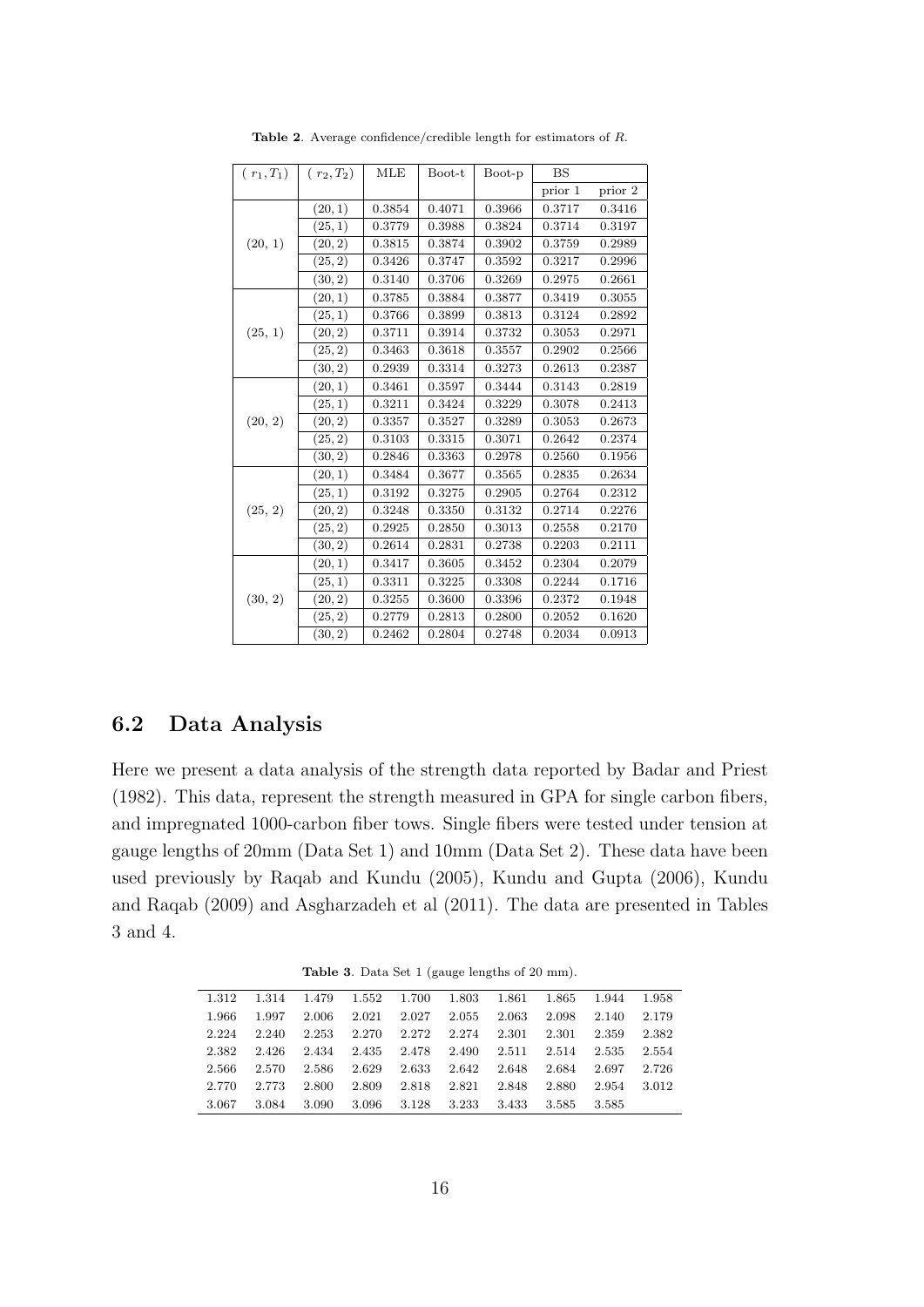**Table 4**. Data Set 2 (gauge lengths of 10 mm).

| 1.901 | 2.132 | 2.203 | 2.228 | 2.257 | 2.350 | 2.361 | 2.396 | 2.397 | 2.445 |
|-------|-------|-------|-------|-------|-------|-------|-------|-------|-------|
| 2.454 | 2.474 | 2.518 | 2.522 | 2.525 | 2.532 | 2.575 | 2.614 | 2.616 | 2.618 |
| 2.624 | 2.659 | 2.675 | 2.738 | 2.740 | 2.856 | 2.917 | 2.928 | 2.937 | 2.937 |
| 2.977 | 2.996 | 3.030 | 3.125 | 3.139 | 3.145 | 3.220 | 3.223 | 3.235 | 3.243 |
| 3.264 | 3.272 | 3.294 | 3.332 | 3.346 | 3.377 | 3.408 | 3.435 | 3.493 | 3.501 |
| 3.537 | 3.554 | 3.562 | 3.628 | 3.852 | 3.871 | 3.886 | 3.971 | 4.024 | 4.027 |
| 4.225 | 4.395 | 5.020 |       |       |       |       |       |       |       |

Kundu and Gupta (2006) analyzed these data sets using two-parameter Weibull distribution after subtracting 0.75 from both these data sets. After subtracting 0.75 from all the points of these data sets, Kundu and Gupta (2006) observed that the Weibull distributions with equal shape parameters fit to both these data sets. Based on the complete data, we plot the histogram of the samples of  $\alpha$  generated by MCMC method along with their exact posterior density function in Figure 1. From the Figure 1 it is clear that the exact posterior density function match quite well with the simulated samples obtained using MCMC method.

For illustrative purposes, we have generated two different hybrid censored samples from above data sets after subtracting 0.75:

**Scheme 1**:  $r_1 = 45, T_1 = 2.5, r_2 = 40, T_2 = 2.5.$ 

The MLE and AMLE of *R* become 0.3958 and 0.3872; and the corresponding 95% confidence intervals become (0.2723, 0.5193) and (0.2617, 0.4891), respectively. We also obtain the 95% Boot-p and Boot-t confidence intervals as (0.3045, 0.5523) and (0.3106, 0.5526), respectively.

For the Bayesian estimate of *R*, we use non-proper priors on  $\theta_1$ ,  $\theta_2$  and  $\alpha$ , i.e.,  $a_1 = a_2 = a_3 = b_1 = b_2 = b_3 = 0$ . Based on the above priors, we obtain 0.3933 as the Bayes estimate of *R*, under the squared error loss function. We also compute the 95% highest posterior density (HPD) credible interval of *R* as (0.2937, 0.4829). **Scheme 2**:  $r_1 = 35, T_1 = 1.7, r_2 = 25, T_2 = 2.2.$ 

In this case, the MLE, AMLE and Bayes estimations of *R* become 0.4024, 0.4092 and 0.4238; and the corresponding 95% confidence intervals become (0.2781, 0.5267), (0.2960, 0.5531) and (0.2870, 0.5371) respectively. We also obtain the 95% Boot-p and Boot-t confidence intervals as (0.3359, 0.5711) and (0.3484, 0.5964) respectively.

### **7 Conclusions**

In this paper, we have addressed the inferential issues on  $R = P(X > Y)$ , when *X* and *Y* are independent and the have Weibull distribution with the same shape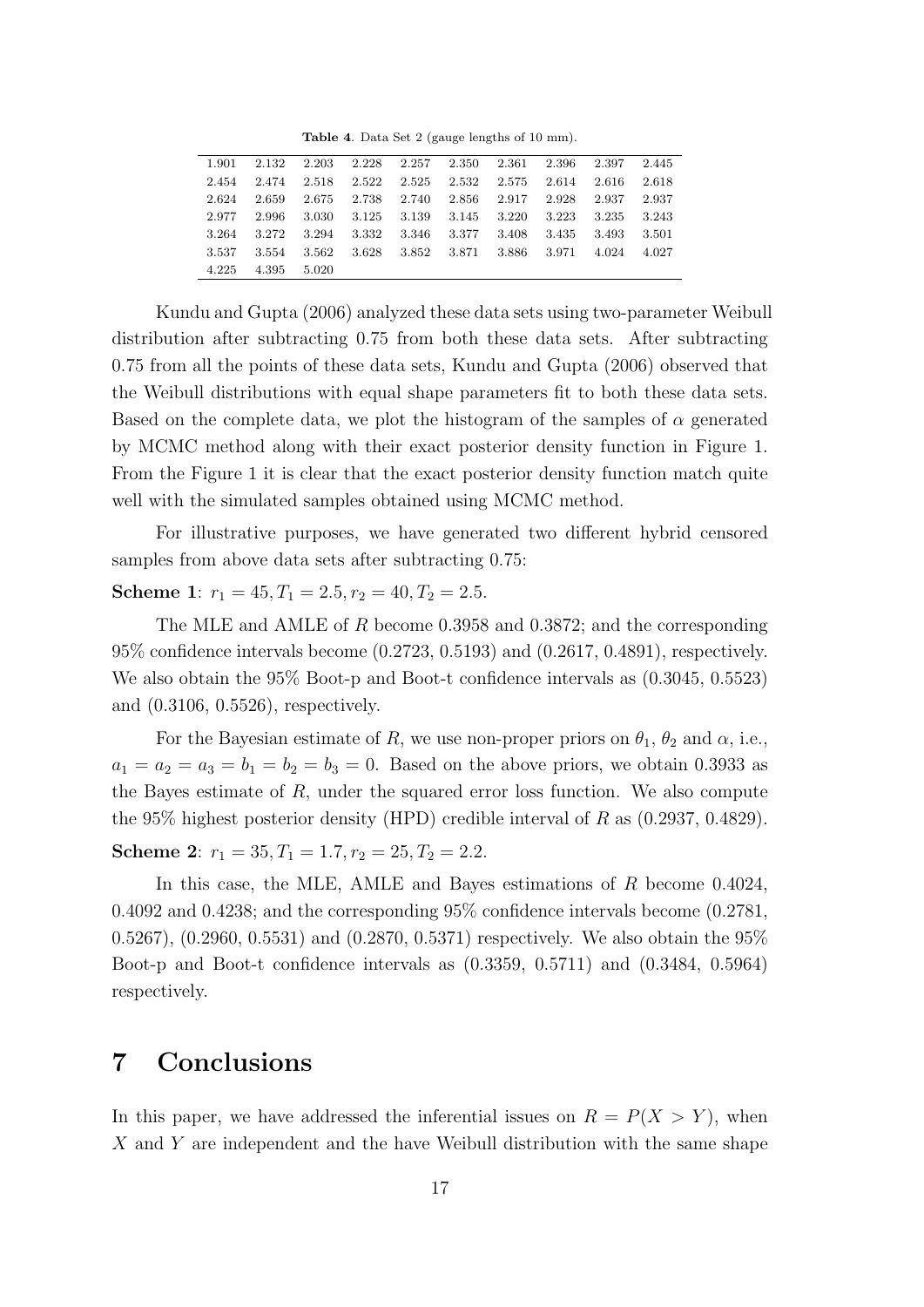

Figure 1: Posterior density function of *α*.

but different scale parameters. It is assumed that the data are hybrid censored on both *X* and *Y* . We have provided the MLE of *R*, and it is observed that the MLE of *R* cannot be obtained in explicit form. But it can be obtained by solving a one dimensional non-linear equation. We have also provided the AMLE of *R*, and it can be obtained explicitly. Extensive Monte Carlo simulations indicate that the performances of MLE and AMLE are very similar, hence for all practical purposes AMLE can be used in practice. We have further considered the Bayesian inference on *R* based on fairly general inverted gamma priors on the scale parameters, and an independent gamma prior on the common shape parameter. The Bayes estimator cannot be obtained in explicit form, we have Gibbs sampling technique to compute the Bayes estimate and also to compute the credible interval. It is observed that the performances of the Bayes estimators are very satisfactory, and if some prior informations are available on the unknown parameters, Bayes estimator should be preferred compared to MLE or AMLE, as expected.

# **Appendix**

#### **AMLE of** *R* **for other cases**:

When  $u_1 = T_1$  and  $u_2 = T_2$ , we expand  $p(z_i)$ , and  $q(u_1^*)$  in Taylor series around the points  $\mu_i$  and  $\mu_{r_1}^*$ , respectively. Further, we also expand the termes  $\bar{p}(w_j)$ , and  $\bar{q}(u_2^*)$  around the points  $\mu_j$  and  $\mu_{r_2}^*$ , respectively . Similarly, considering only the first order derivatives and neglecting the higher order derivatives, the AMLEs of  $\alpha$ ,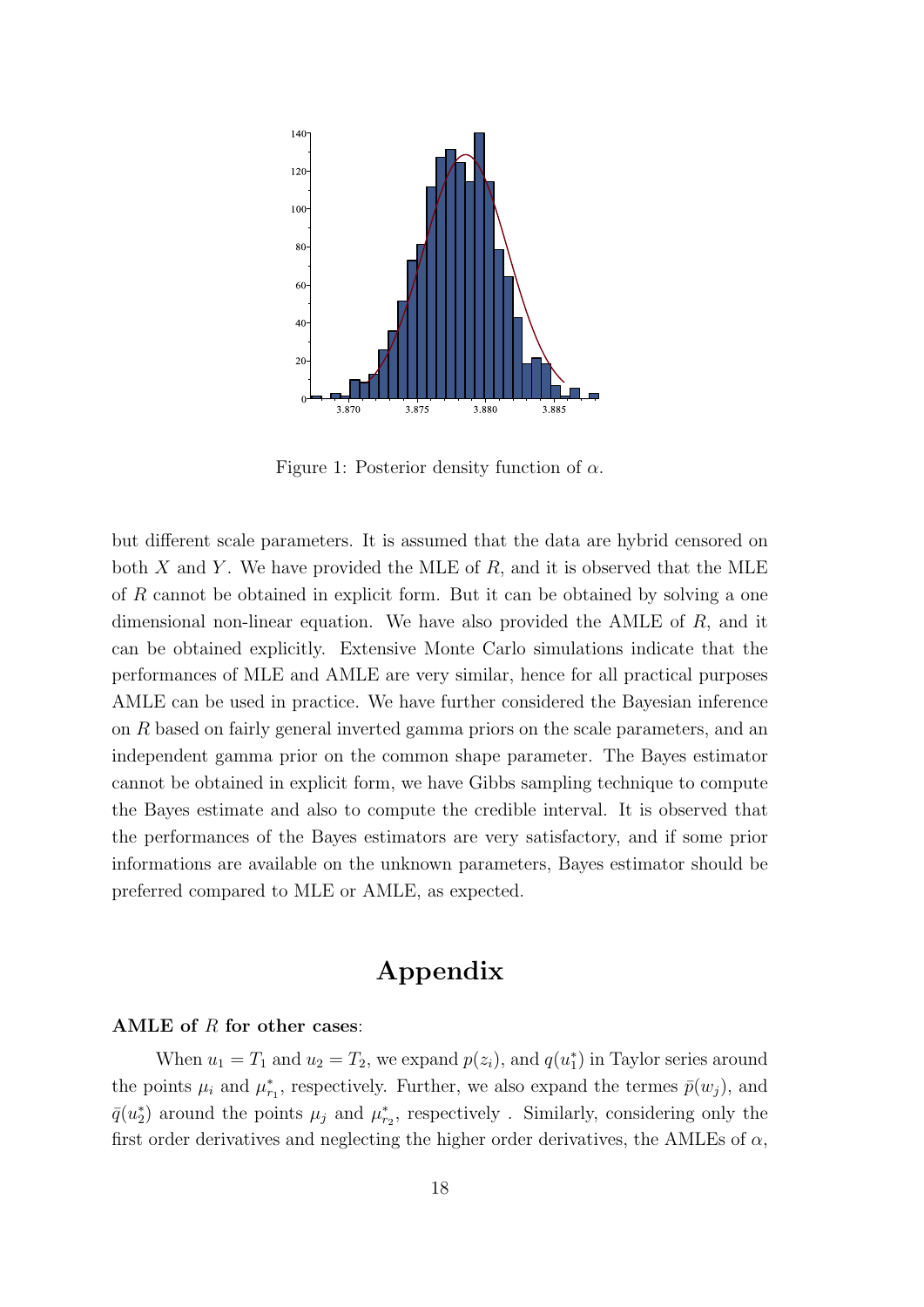$\theta_1$  and  $\theta_2$ , can be obtained as

$$
\tilde{\mu}_1 = A_1 + B_1 \tilde{\sigma}, \quad \tilde{\mu}_2 = A_2 + B_2 \tilde{\sigma}, \text{ and } \tilde{\sigma} = \frac{-D + \sqrt{D^2 - 4(R_1 + R_2)E}}{2(R_1 + R_2)},
$$

where

$$
A_1 = \frac{\sum_{i=1}^{r_1} \beta_i t_i + (n - r_1)\beta_{r_1^*} \ln(T_1)}{\sum_{i=1}^{r_1} \beta_i + (n - r_1)\beta_{R_1^*}}, \qquad B_1 = \frac{\sum_{i=1}^{r_1} \alpha_i - (n - r_1)(1 - \alpha_{r_1^*})}{\sum_{i=1}^{r_1} \beta_i + (n - r_1)\beta_{r_1^*}},
$$

$$
A_2 = \frac{\sum_{j=1}^{r_2} \beta_j s_j + (m - r_2)\beta_{r_2^*} s_{r_2}}{\sum_{j=1}^{r_2} \beta_j + (m - r_2)\beta_{r_2^*}}, \qquad B_2 = \frac{\sum_{j=1}^{r_2} \alpha_j - (m - r_2)(1 - \alpha_{r_2^*})}{\sum_{j=1}^{r_2} \beta_j + (m - r_2)\beta_{r_2^*}},
$$

$$
D = \sum_{i=1}^{r_1} \alpha_i (t_i - 3A_1) - (n - r_1)(1 - \alpha_{r_1^*})(\ln(T_1) - 3A_1) + 2A_1B_1 \sum_{i=1}^{r_1} \beta_i + 2A_1B_1(n - r_1)\beta_{r_1^*}
$$
  
+ 
$$
\sum_{j=1}^{r_2} \alpha_j (s_j - 3A_2) - (m - r_2)(1 - \alpha_{r_2^*})(\ln(T_2) - 3A_2) + 2A_2B_2 \sum_{j=1}^{r_2} \beta_i + 2A_2B_2(m - r_2)\beta_{r_2^*},
$$
  

$$
E = \sum_{i=1}^{r_1} \beta_i t_i(t_i - A_1) + (n - r_1)\beta_{r_1^*}(\ln(T_1))^2 - (n - r_1)A_1\beta_{r_1^*}\ln(T_1) + \sum_{j=1}^{r_2} \beta_j s_j(s_j - A_2)
$$
  
+ 
$$
(m - r_2)\beta_{r_2^*}(\ln(T_2))^2 - (m - r_2)A_2\beta_{R_2^*}\ln(T_2),
$$

here

$$
\alpha_{r_i^*} = 1 + \ln(q_{r_i^*})(1 - \ln(-\ln(q_{r_i^*}))), \qquad \beta_{r_i^*} = \ln(q_{r_i^*}), i = 1, 2.
$$

Therefore, the approximate MLE of *R* is given by

$$
\tilde{R} = \frac{\tilde{\theta}_1}{\tilde{\theta}_1 + \tilde{\theta}_2},
$$

where

$$
\tilde{\theta}_1 = \exp\left(\frac{1}{\tilde{\sigma}}(A_1 + B_1\tilde{\sigma})\right)
$$
, and  $\tilde{\theta}_2 = \exp\left(\frac{1}{\tilde{\sigma}}(A_2 + B_2\tilde{\sigma})\right)$ .

Similarly, AMLE of *R* for other cases (when  $u_1 = T_1$ ,  $u_2 = x_{R_2}$  or  $u_1 = x_{R_1}$ ,  $u_2 = T_2$ ) can be derived.

# **References**

[1] Al-Mutairi, D. K., Ghitany, M. E., and Kundu, D. (2013). Inferences on stressstrength reliability from Lindley distributions. *Communications in Statistics - Theory and Methods*, 42(8), 1443-1463.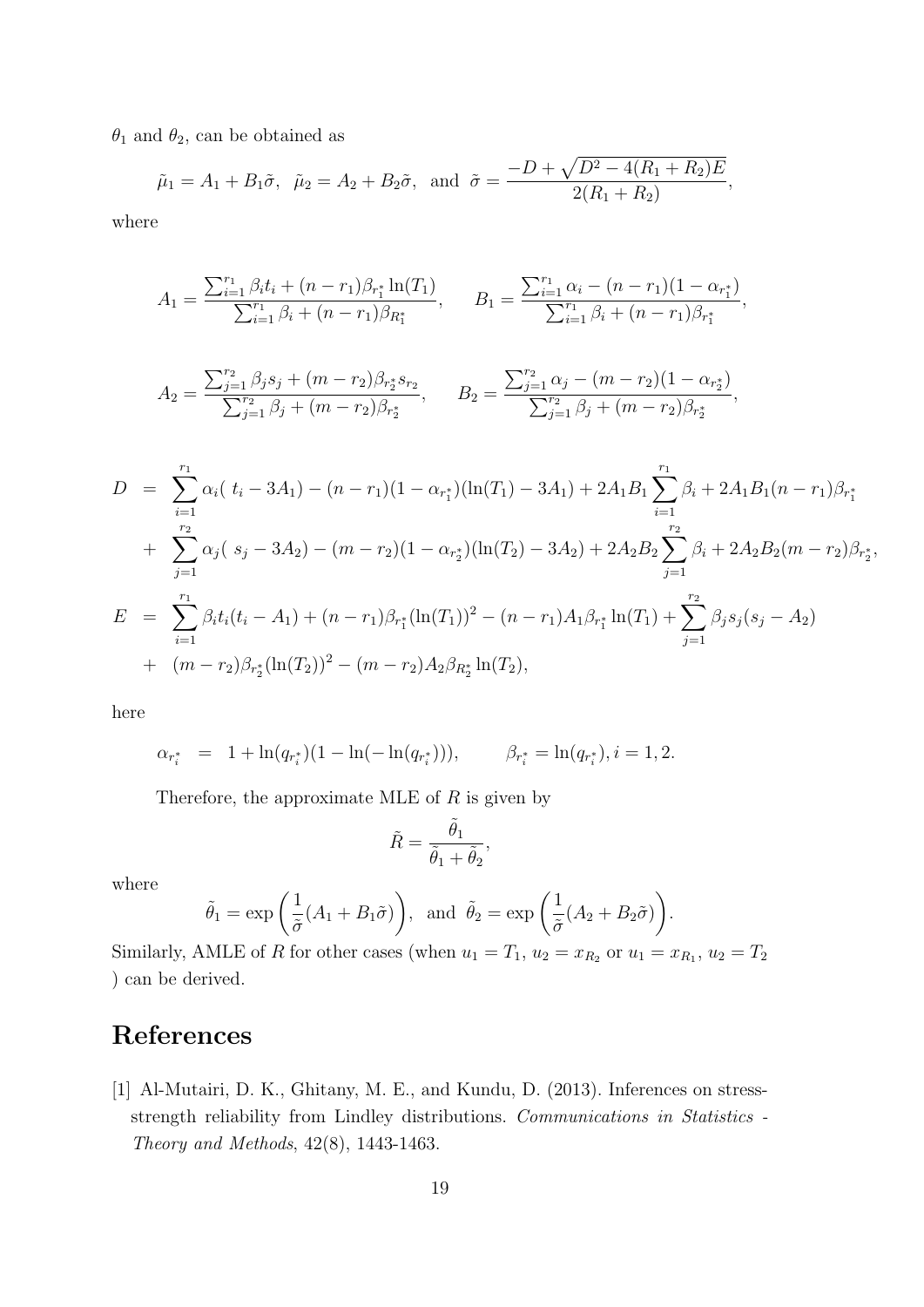- [2] Asgharzadeh, A., Valiollahi, R., Raqab. M. Z. (2011). Stress-strength reliability of Weibull distribution based on progressively censored samples. *SORT*, 35, 103- 124.
- [3] Asgharzadeh, A., Valiollahi, R., and Raqab, M. Z. (2013). Estimation of the stressstrength reliability for the generalized logistic distribution .*Statistical Methodology*, 15, 73-94.
- [4] Adimari, G., and Chiogna, M. (2006). Partially parametric interval estimation of  $Pr(Y > X)$ . *Computational Statistics and Data Analysis*, 51, 1875-1891.
- [5] Awad, A. M., Azzam, M. M. and Hamdan, M. A. (1981). Some inference results in *P*(*Y < X*) in the bivariate exponential model. *Communications in Statistics-Theory and Methods*, 10, 2515-2524.
- [6] Badar, M. G. and Priest, A. M. (1982). Statistical aspects of fiber and bundle strength in hybrid composites. In: Hayashi, T., Kawata, K., Umekawa, S. (Eds.), *Progress in Science and Engineering Composites*, ICCM-IV, Tokyo, pp. 1129- 1136.
- [7] Baklizi, A. (2008). Likelihood and Bayesian estimation of *P*(*Y < X*) using lower record values from the generalized exponential distribution. *Computational Statistics and Data Analysis*, 52, 3468-3473.
- [8] Chen, M. H., and Shao, Q. M. (1999). Monte Carlo estimation of Bayesian credible and HPD intervals. *Journal of Computational and Graphical Statistics*, 8, 69-92.
- [9] Childs, A., Chandrasekhar, B., Balakrishnan, N., and Kundu, D. ( 2003). Exact inference based on type-I and type-II hybrid censored samples from the exponential distribution. *Annals of the Institute of Statistical Mathematics*, 55, 319-330.
- [10] Ebrahimi, N. (1990). Estimating the parameter of an exponential distribution from hybrid life test. *Journal of Statistical Planning and Inference*, 23, 255-261.
- [11] Efron, B. (1982). The jackknife, the bootstrap and other re-sampling plans. *Philadelphia, PA: SIAM, CBMSNSF Regional Conference Series in Applied Mathematics*, 34.
- [12] Epstein, B. (1954). Truncated life tests in the exponential case. *Annals of Statistics*, 25, 555 - 564.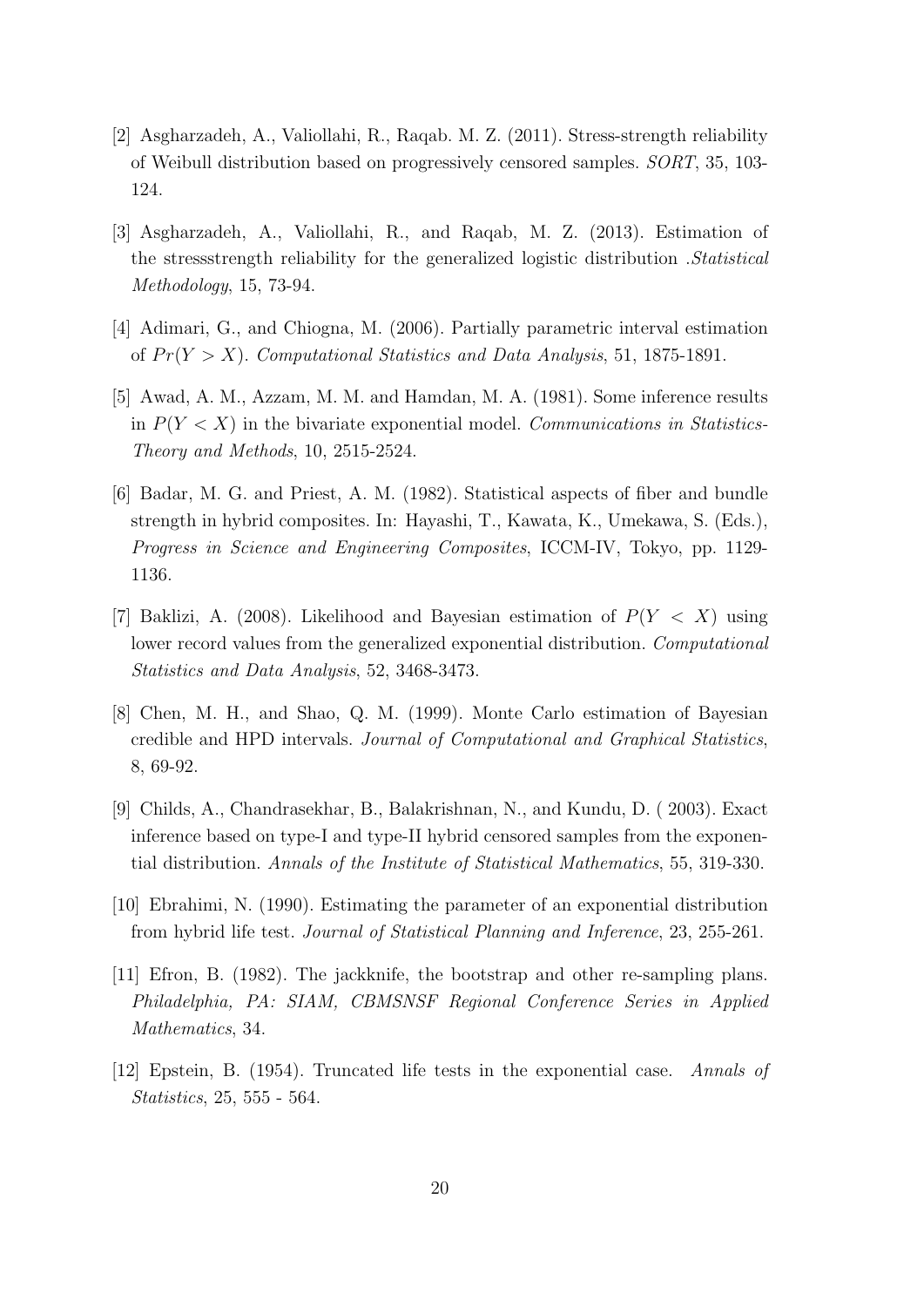- [13] Fairbanks, K., Madson, R., and Dykstra, R. (1982). A confidence interval for an exponential parameter from a hybrid life test. *Journal of the American Statistical Association,* 77, 137-140.
- [14] Gilks, W. R., Richardson, S., and Spiegelhalter, D. J. (1995). *Markov Chain Monte Carlo in Practice*, Chapman & Hall, London.
- [15] Gupta, R.D. and Kundu, D., (1998). Hybrid censoring schemes with exponential failure distribution. *Communications in Statistics-Theory and Methods*, 27, 3065-3083.
- [16] Hall, P. (1988). Theoretical comparison of bootstrap confidence intervals. *Annals of Statistics*, 16, 927-953.
- [17] Kotz, S., Lumelskii, Y., and Pensky, M. (2003). *The Stress-Strength Model and its Generalizations*, World Scientific, New York.
- [18] Kundu, D. ( 2007). On hybrid censored Weibull distribution. *Journal of Statistical Planning and Inference*, 137, 2127 - 2142.
- [19] Kundu, D., and Gupta, R. D. (2005). Estimation of  $P(Y < X)$  for the generalized exponential distribution. *Metrika*, 61, 291-308.
- [20] Kundu, D., and Gupta, R. D. (2006). Estimation of *P*(*Y < X*) for Weibull distributions. *IEEE Transcations on Reliability*, 55(2), 270-280.
- [21] Kundu, D., and Raqab, M. Z. (2009). Estimation of  $R = P(Y < X)$  for threeparameter Weibull distribution. *Statistics and Probability Letters*, 79, 1839-1846.
- [22] Nadar, M ., Kizilaslan, F., and Papadopoulos, A. (2014). Classical and Bayesian estimation of *P*(*Y < X*) for Kumaraswamy's distribution. *Journal of Statistical Computation and Simulation*, 84(7), 1505-1529.
- [23] Raqab, M. Z., and Kundu, D. (2005). Comparison of different estimators of  $P(Y \leq X)$  for a scaled Burr type X distribution. *Communications in Statistics*-*Simulation and Computation*, 34(2), 465-483.
- [24] Raqab, M. Z., Madi, T., and Kundu, D. (2008). Estimation of *P*(*Y < X*) for the three-parameter generalized exponential distribution. *Communications in Statistics-Theory and Methods*, 37, 2854-2865.
- [25] Rezaei. S., Tahmasbi., and R. Mahmoodi. M. (2010). Estimation of  $P(Y < X)$ for generalized Pareto distribution, *Journal of Statistical Planning and Inference,* 140, 480-494.